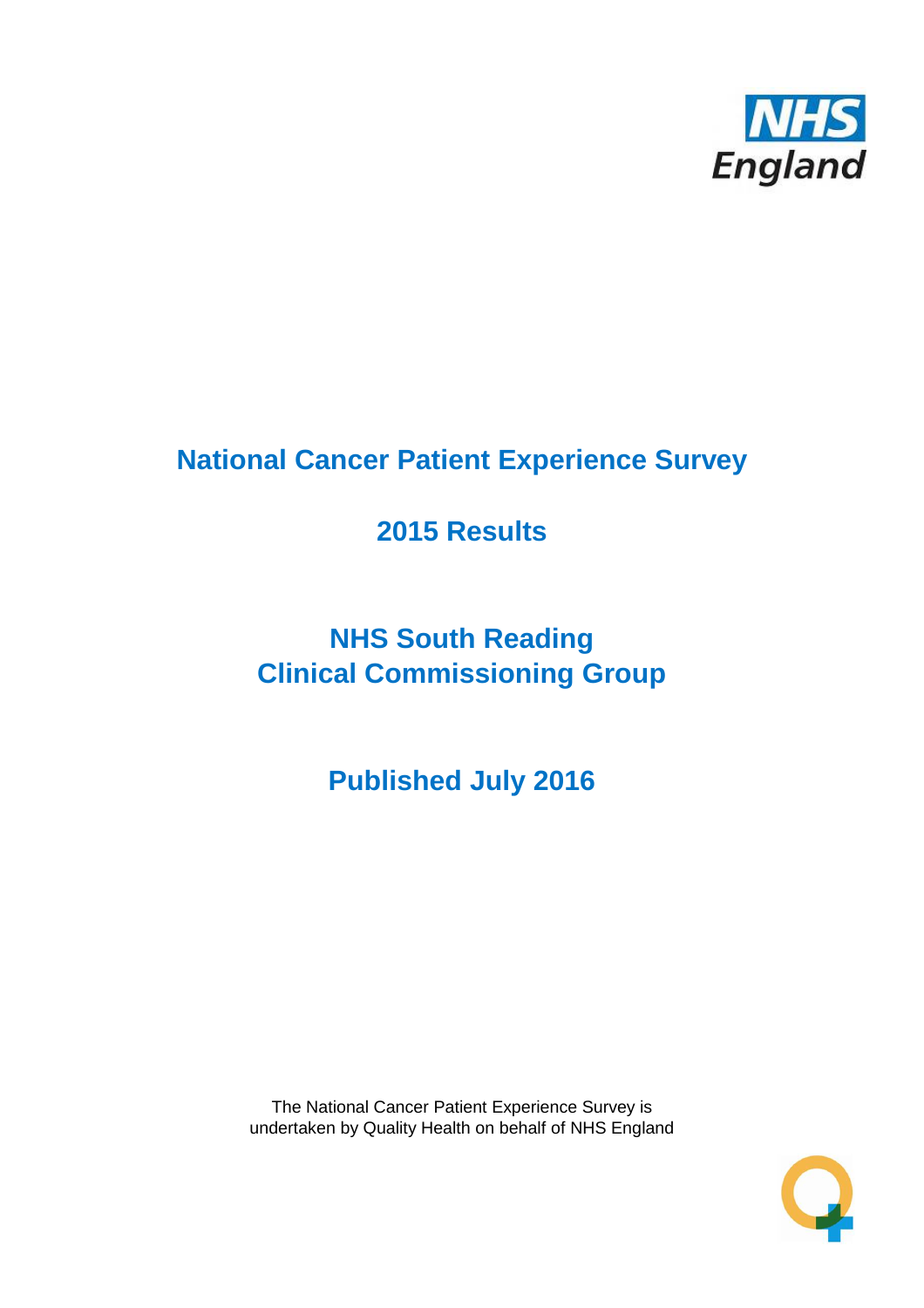#### **Introduction**

The National Cancer Patient Experience Survey 2015 is the fifth iteration of the survey first undertaken in 2010. It has been designed to monitor national progress on cancer care; to provide information to drive local quality improvements; to assist commissioners and providers of cancer care; and to inform the work of the various charities and stakeholder groups supporting cancer patients.

The survey was overseen by a national Cancer Patient Experience Advisory Group. This Advisory Group set the principles and objectives of the survey programme and guided questionnaire development.

The survey was commissioned and managed by NHS England. The survey provider, Quality Health, is responsible for designing, running and analysing the survey.

Full national results and other reports are available at www.ncpes.co.uk

Further details on the survey methodology and changes to the 2015 survey can be found in the Annex. Note that a number of significant changes were made to the 2015 survey so caution should be taken in directly comparing data from the 2015 survey to the findings of the previous CPES surveys. No comparisons with previous surveys are presented in this report.

#### **This report**

The report shows how this CCG scored for each question in the survey, compared with national results. It is aimed at helping individual CCGs to understand their performance and identify areas for local improvement.

Note that responses for questions with 1-20 respondents have been suppressed. This is to protect patient confidentiality and because uncertainty around the result is too great.

#### **Data tables**

The data tables presented in this report show the following for each question:

- **Column 1** shows the number of respondents to this question
- **Column 2** shows the unadjusted 2015 score for this CCG
- **Column 3** shows the case-mix adjusted 2015 score for this CCG
- **Column 4** shows the lower limit of the expected range of scores for this CCG (the top of the pale blue section on the Comparability chart - see below)
- **Column 5** shows the upper limit of the expected range of scores for this CCG (the bottom of the dark blue section on the Comparability chart - see below)
- **Column 6** shows the National Average score for this question.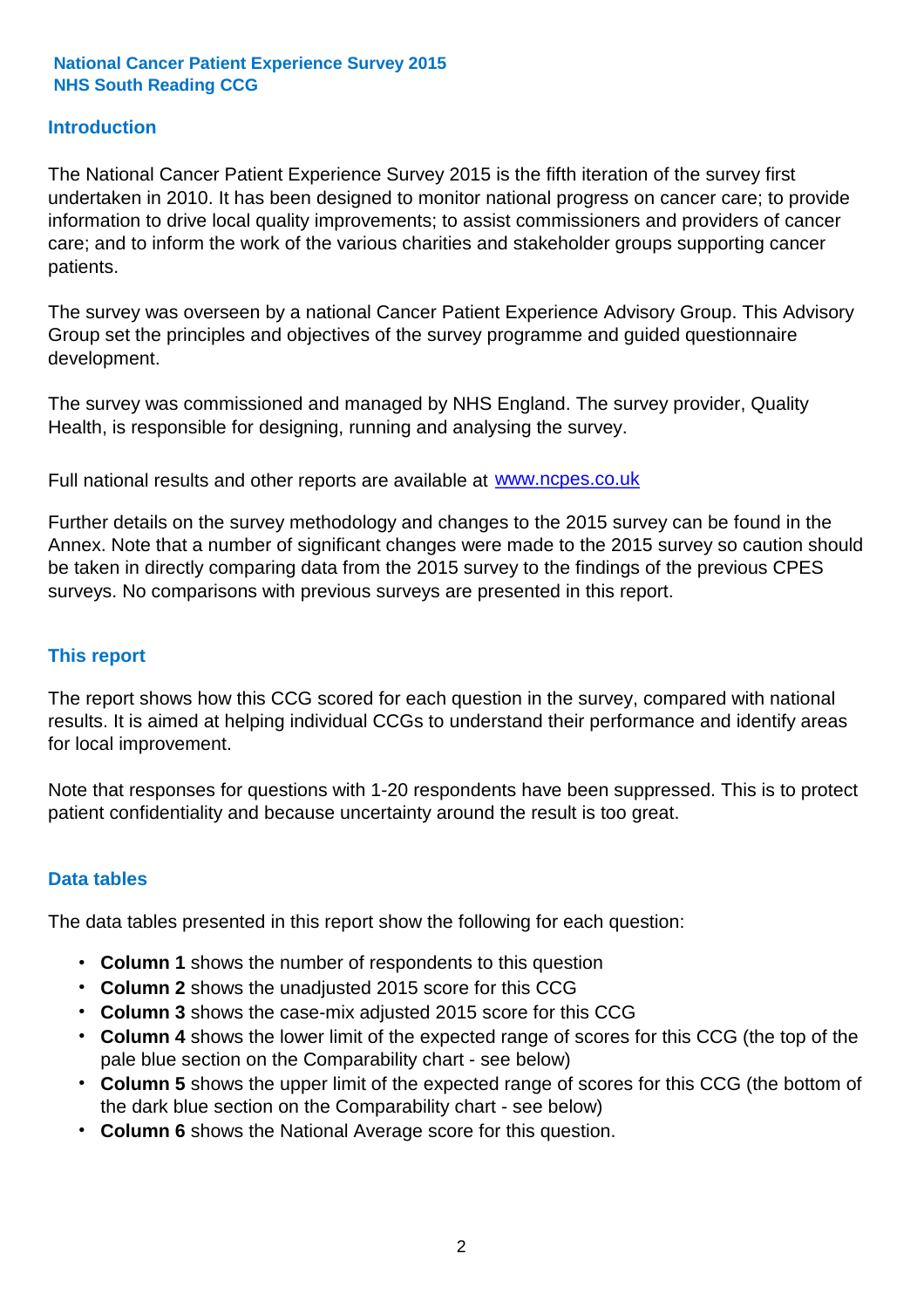Results for individual response options are presented in the detailed data tables **WWW.ncpes.co.uk** Confidence Intervals for unadjusted and case-mix adjusted data are provided in these tables.

Expected ranges and 95% Confidence Intervals highlight the uncertainty around the results. The size of the expected ranges and confidence intervals will be different for each question, and depends on the number of respondents and the range of their responses.

For further details on case-mix adjustment and the scoring methodology used, please refer to the Annex.

#### **Comparability charts**

For the 2015 survey, we have adopted the CQC standard for reporting comparative performance, based on calculation of "expected ranges". This means that CCGs will be flagged as outliers only if there is statistical evidence that their scores deviate (positively or negatively) from the range of scores that would be expected for CCGs of the same size.

The Comparability charts in this report show a bar with these expected ranges (in grey), higher than expected (in dark blue), and lower than expected (in pale blue). A black dot represents the actual score of this CCG.

The same colour convention has been used in Column 3 of the Data tables.

For further details on expected ranges, please refer to the technical document at **www.ncpes.co.uk** 

#### **Tumour group tables**

The final set of tables in this report show the scores for each question for each of the 13 tumour groups, with a comparative national score for that tumour group.

These breakdowns are intended as additional information for CCGs to understand the differences between the experiences of patients with different types of cancer. The numbers are generally relatively small and may not be statistically significant. They should therefore be treated with some caution.

#### **Notes on specific questions**

Question 5 in the survey has not been scored. However, the unscored data is useful and has been published alongside the other results in this report. This question asked respondents to "tick all that apply". The results show all of the responses given including where respondents chose two or more options.

Questions used to direct respondents to different parts of the survey (questions 4, 17, 24, 27, 40, 43, 46) and other demographic and information questions are not reported.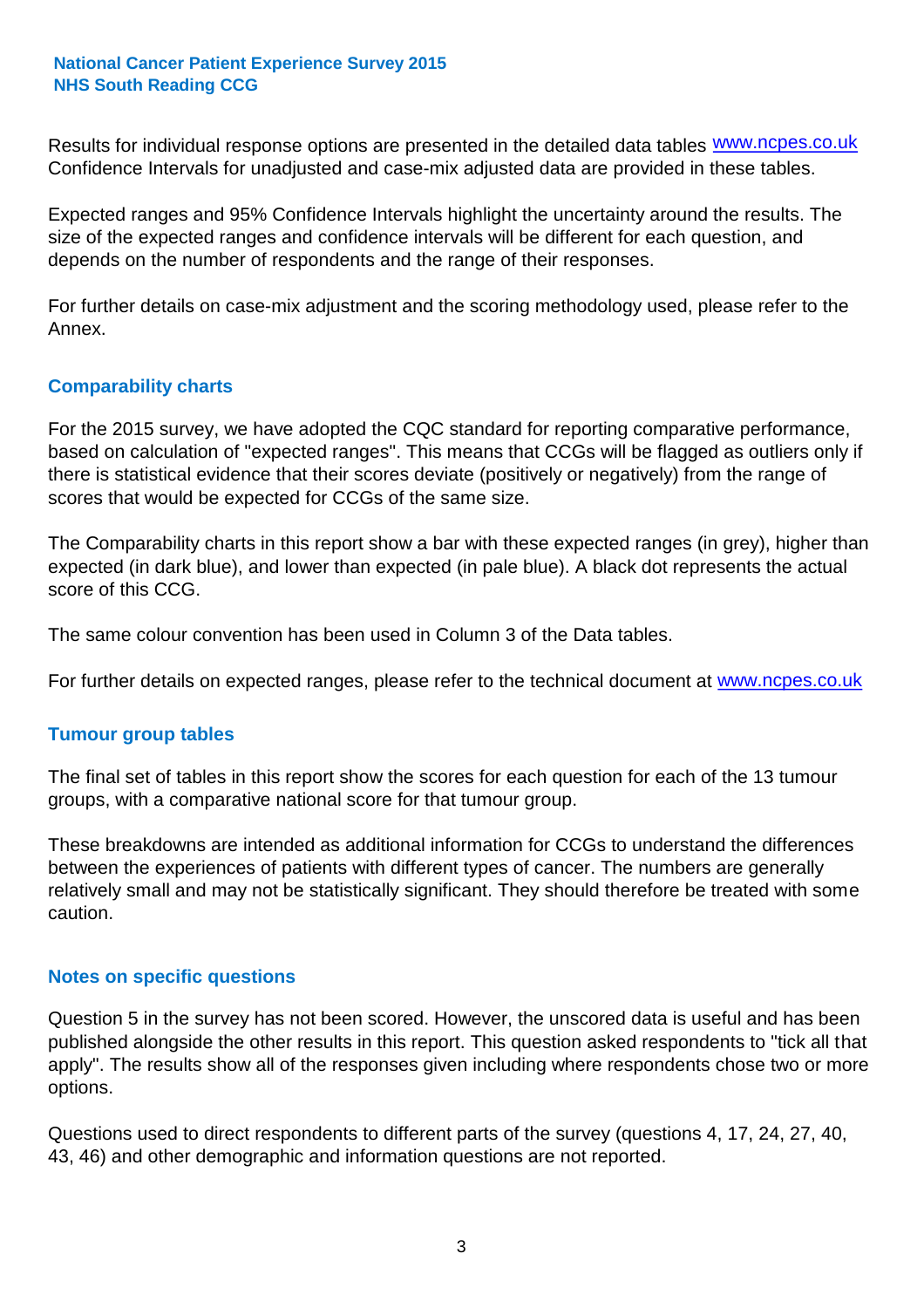#### **How to use the data**

Unadjusted data should be used to see the actual responses from patients relating to the CCG.

Case-mix adjusted data, together with expected ranges, should be used to understand whether the results are significantly higher or lower than national results.

Case-mix adjusted data, together with (case-mix adjusted) Confidence Intervals (presented in the detailed data tables **www.ncpes.co.uk**), should be used to understand whether the results are significantly higher or lower than the results for another CCG.

#### **Response rates**

Numbers of respondents by tumour group, age and gender can be found in the Annex.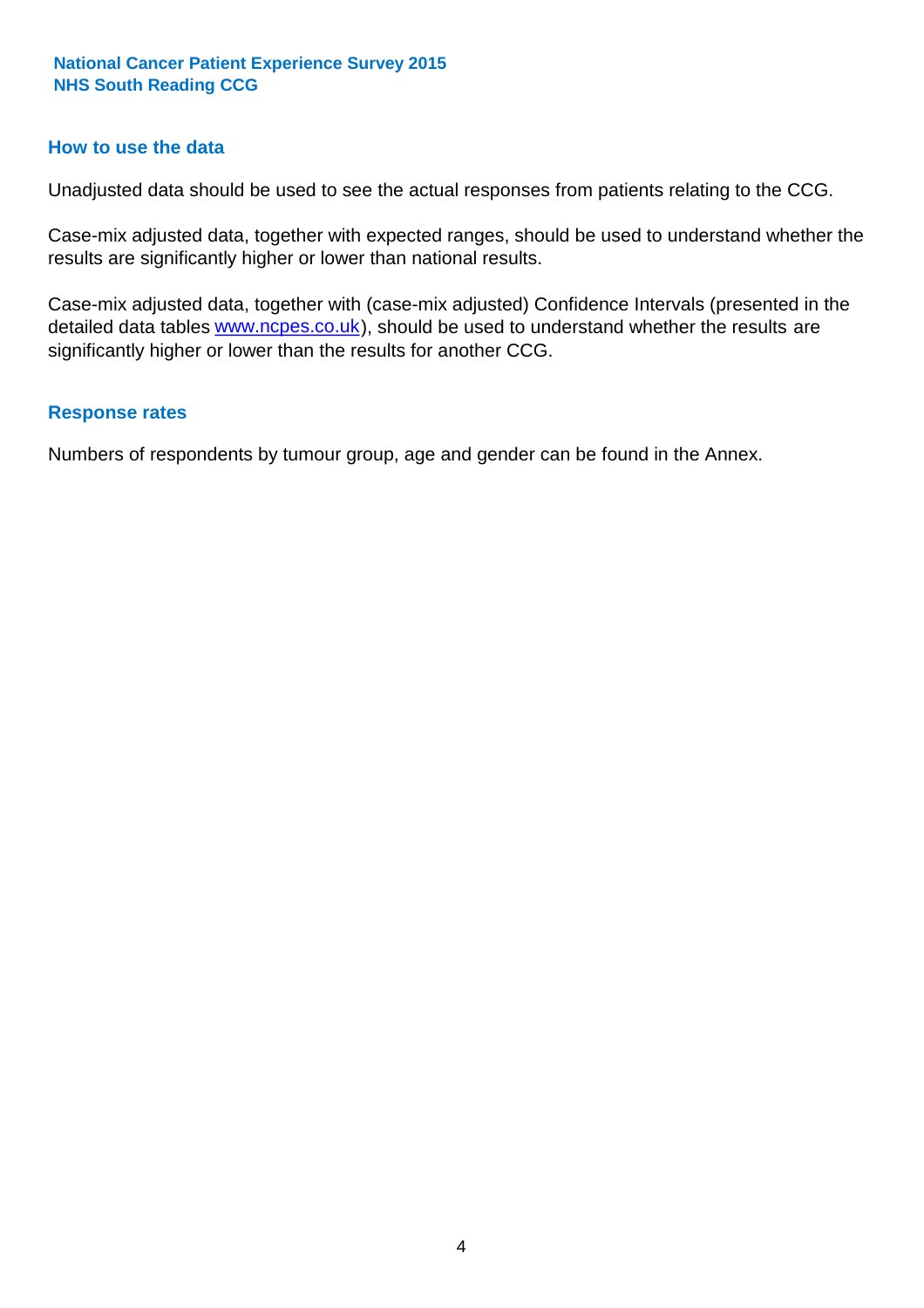#### **Executive Summary**

average rating of **8.8**. Asked to rate their care on a scale of zero (very poor) to 10 (very good), respondents gave an

The following questions are included in phase 1 of the Cancer Dashboard developed by Public Health England and NHS England\*:

- **82%** of respondents said that they were definitely involved as much as they wanted to be in decisions about their care and treatment
- **91%** of respondents said that they were given the name of a Clinical Nurse Specialist who would support them through their treatment
- when asked how easy or difficult it had been to contact their Clinical Nurse Specialist 89% of respondents said that it had been 'quite easy' or 'very easy'
- **85%** of respondents said that, overall, they were always treated with dignity and respect they were in hospital
- **90%** of respondents said that hospital staff told them who to contact if they were worried about their condition or treatment after they left hospital
- **69%** of respondents said that they thought the GPs and nurses at their general practice definitely did everything they could to support them while they were having cancer treatment.

Detailed results for these and other questions are set out in the sections that follow.

#### \* www.cancerdata.nhs.uk/dashboard

The questions were selected in discussion with the national Cancer Patient Experience Advisory Group and reflect four key patient experience domains: provision of information; involvement in decisions; care transition; interpersonal relations, respect and dignity. The figures presented above are all case-mix adjusted.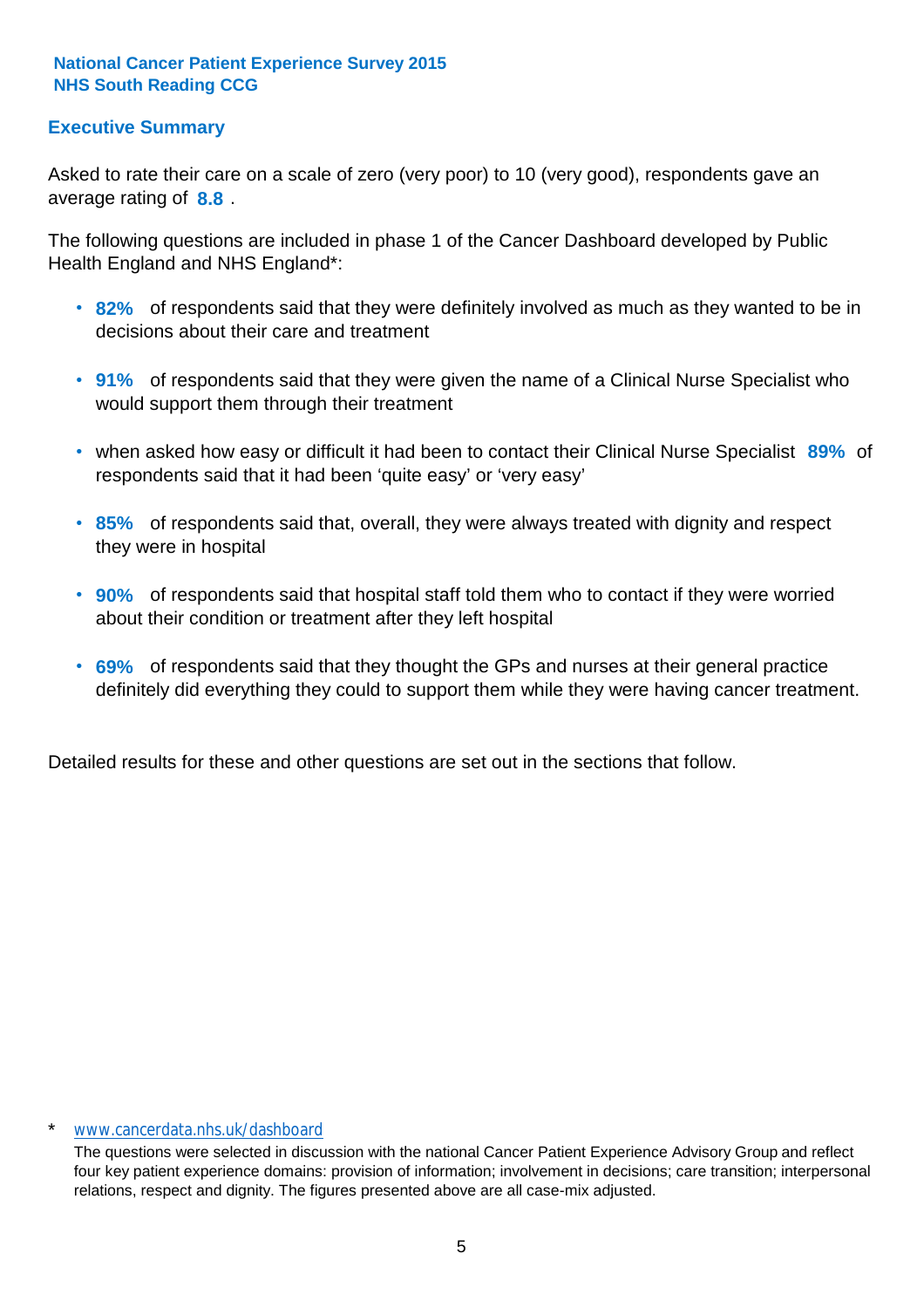## **Questions which scored outside expected range**

|                               |                                                                         |                                              |                                                         |                                                        | 2015 Case-mix Adjusted                |                              |  |  |  |
|-------------------------------|-------------------------------------------------------------------------|----------------------------------------------|---------------------------------------------------------|--------------------------------------------------------|---------------------------------------|------------------------------|--|--|--|
| Question                      |                                                                         | ğ<br>respondents<br>Number of<br>this<br>CCG | Perc<br>inis<br>sentage<br>2015<br>CC<br>۵<br>$\vec{q}$ | ower limit<br>expected<br>range<br>$\overline{\sigma}$ | Upper limit<br>expected<br>range<br>으 | Average<br>National<br>Score |  |  |  |
| Hospital care as an inpatient |                                                                         |                                              |                                                         |                                                        |                                       |                              |  |  |  |
| Q <sub>35</sub>               | Patient was able to discuss worries or fears with staff during<br>visit | 21                                           | 74%                                                     | 30%                                                    | 73%                                   | 52%                          |  |  |  |
|                               | Your overall NHS care                                                   |                                              |                                                         |                                                        |                                       |                              |  |  |  |
| Q58                           | Taking part in cancer research discussed with patient                   | 53                                           | 12%                                                     | 15%                                                    | 42%                                   | 28%                          |  |  |  |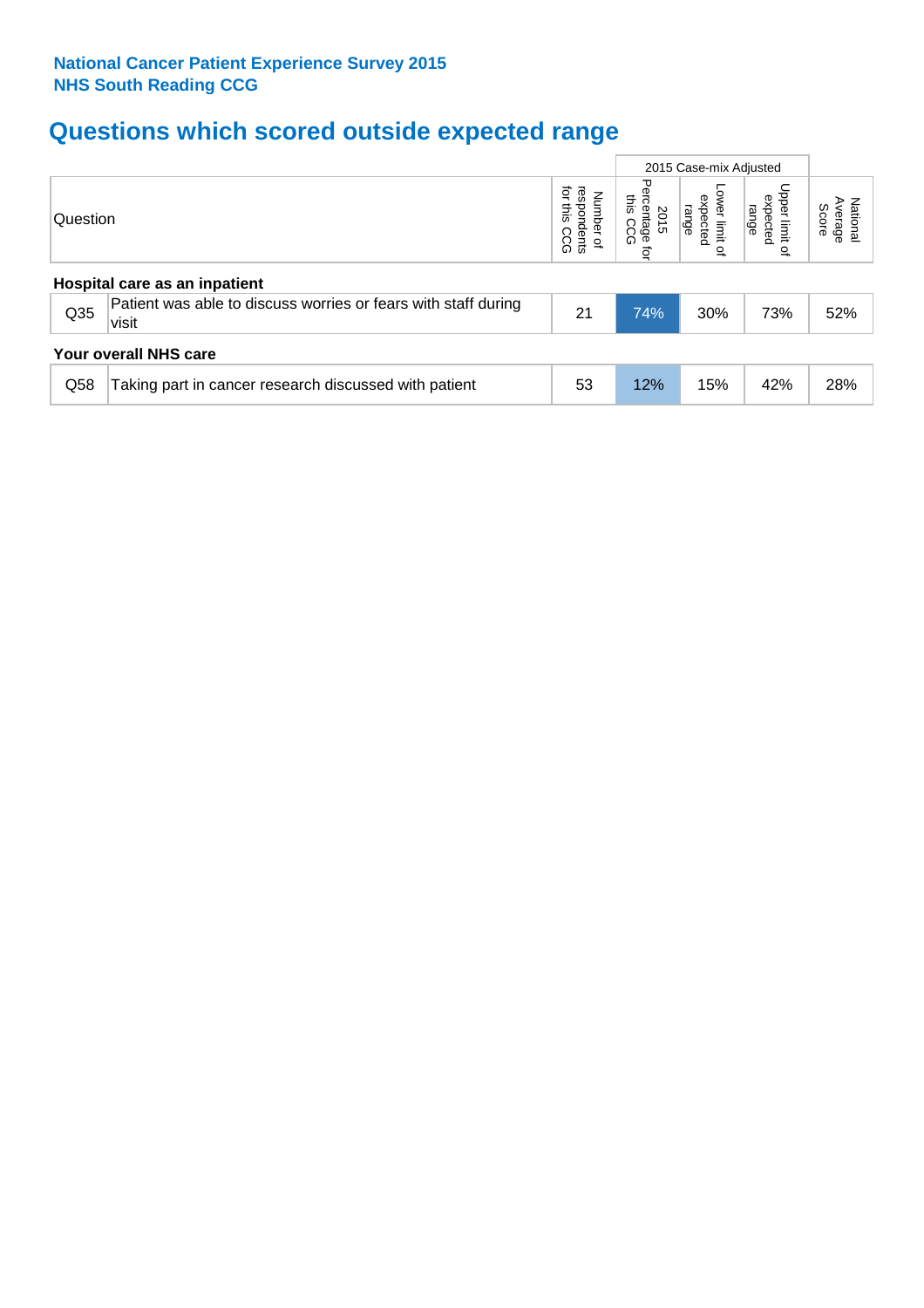### **CCG results**

#### **Seeing your GP**



|    |                                                                |                                         |                          |               | 2015 Case-mix Adjusted     |                            |                        |
|----|----------------------------------------------------------------|-----------------------------------------|--------------------------|---------------|----------------------------|----------------------------|------------------------|
|    | Question                                                       | respondents<br>Number<br>$\overline{a}$ | 2015 Unadjusted<br>Score | 2015<br>Score | Expected<br>range<br>lower | Expected<br>range<br>nbber | National Average Score |
| Q1 | Saw GP once / twice before being told had to go to<br>hospital | 40                                      | 83%                      | 79%           | 63%                        | 89%                        | 76%                    |
| Q2 | Patient thought they were seen as soon as necessary            | 56                                      | 75%                      | 74%           | 72%                        | 92%                        | 82%                    |

|    |                                                                             |                                                 | No.     |
|----|-----------------------------------------------------------------------------|-------------------------------------------------|---------|
|    | Beforehand, did you have all the<br>information you needed about your test? | Yes                                             | $\star$ |
|    |                                                                             | No, I would have liked more written information | $\star$ |
| Q5 |                                                                             | No, I would have liked more verbal information  | $\star$ |
|    |                                                                             | I did not need / want any information           | $\star$ |
|    |                                                                             | Don't know / can't remember                     | $\star$ |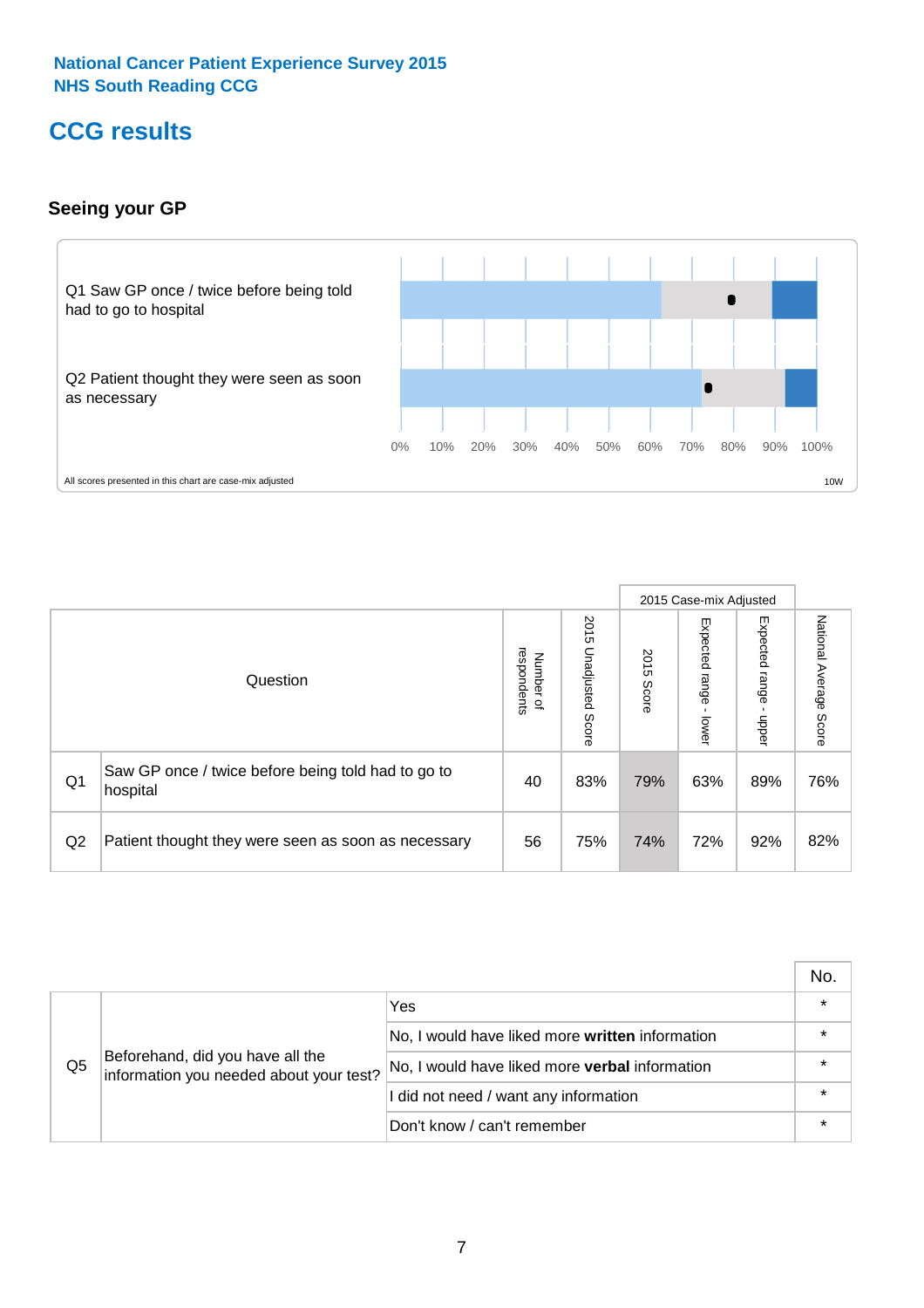#### **Diagnostic tests**



|                |                                                                       |                                       |                             |               | 2015 Case-mix Adjusted  |                         |                           |
|----------------|-----------------------------------------------------------------------|---------------------------------------|-----------------------------|---------------|-------------------------|-------------------------|---------------------------|
|                | Question                                                              | respondents<br>Number<br>$\mathbf{Q}$ | 2015<br>Unadjusted<br>Score | 2015<br>Score | Expected range<br>lower | Expected range<br>nbber | National Average<br>Score |
| Q <sub>6</sub> | The length of time waiting for the test to be done was<br>about right | 44                                    | 82%                         | 80%           | 77%                     | 97%                     | 87%                       |
| Q7             | Given complete explanation of test results in<br>understandable way   | 45                                    | 76%                         | 75%           | 67%                     | 91%                     | 79%                       |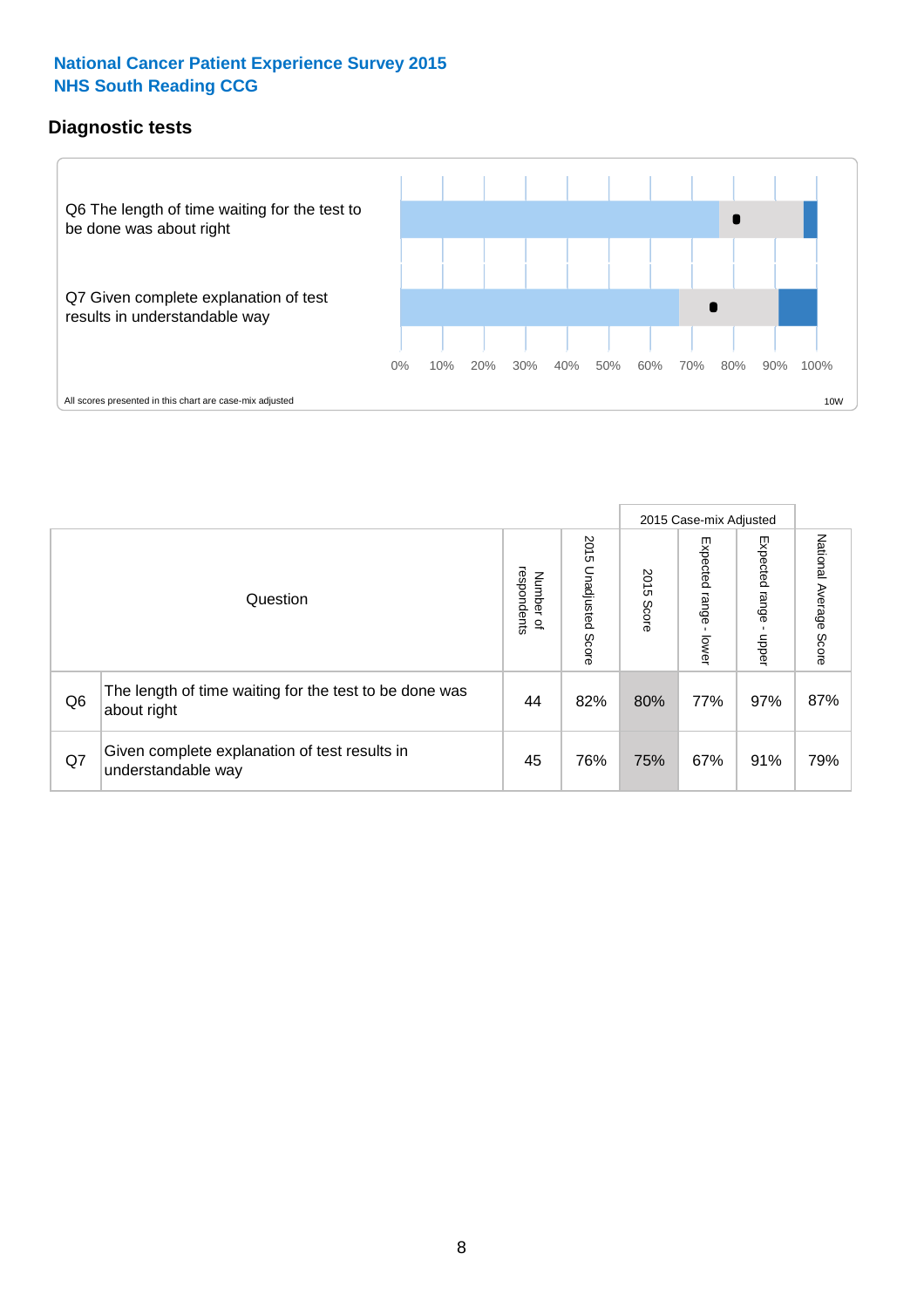#### **Finding out what was wrong with you**



|                |                                                                                            |                          |                       |               | 2015 Case-mix Adjusted                  |                           |                        |
|----------------|--------------------------------------------------------------------------------------------|--------------------------|-----------------------|---------------|-----------------------------------------|---------------------------|------------------------|
|                | Question                                                                                   | respondents<br>Number of | 2015 Unadjusted Score | 2015<br>Score | Expected range<br>$\mathbf{I}$<br>lower | Expected range -<br>hbber | National Average Score |
| Q8             | Patient told they could bring a family member or friend<br>when first told they had cancer | 49                       | 90%                   | 88%           | 67%                                     | 90%                       | 79%                    |
| Q <sub>9</sub> | Patient felt they were told sensitively that they had cancer                               | 57                       | 82%                   | 80%           | 75%                                     | 94%                       | 84%                    |
| Q10            | Patient completely understood the explanation of what<br>was wrong                         | 58                       | 76%                   | 74%           | 62%                                     | 84%                       | 73%                    |
| Q11            | Patient given easy to understand written information<br>about the type of cancer they had  | 53                       | 79%                   | 80%           | 60%                                     | 84%                       | 72%                    |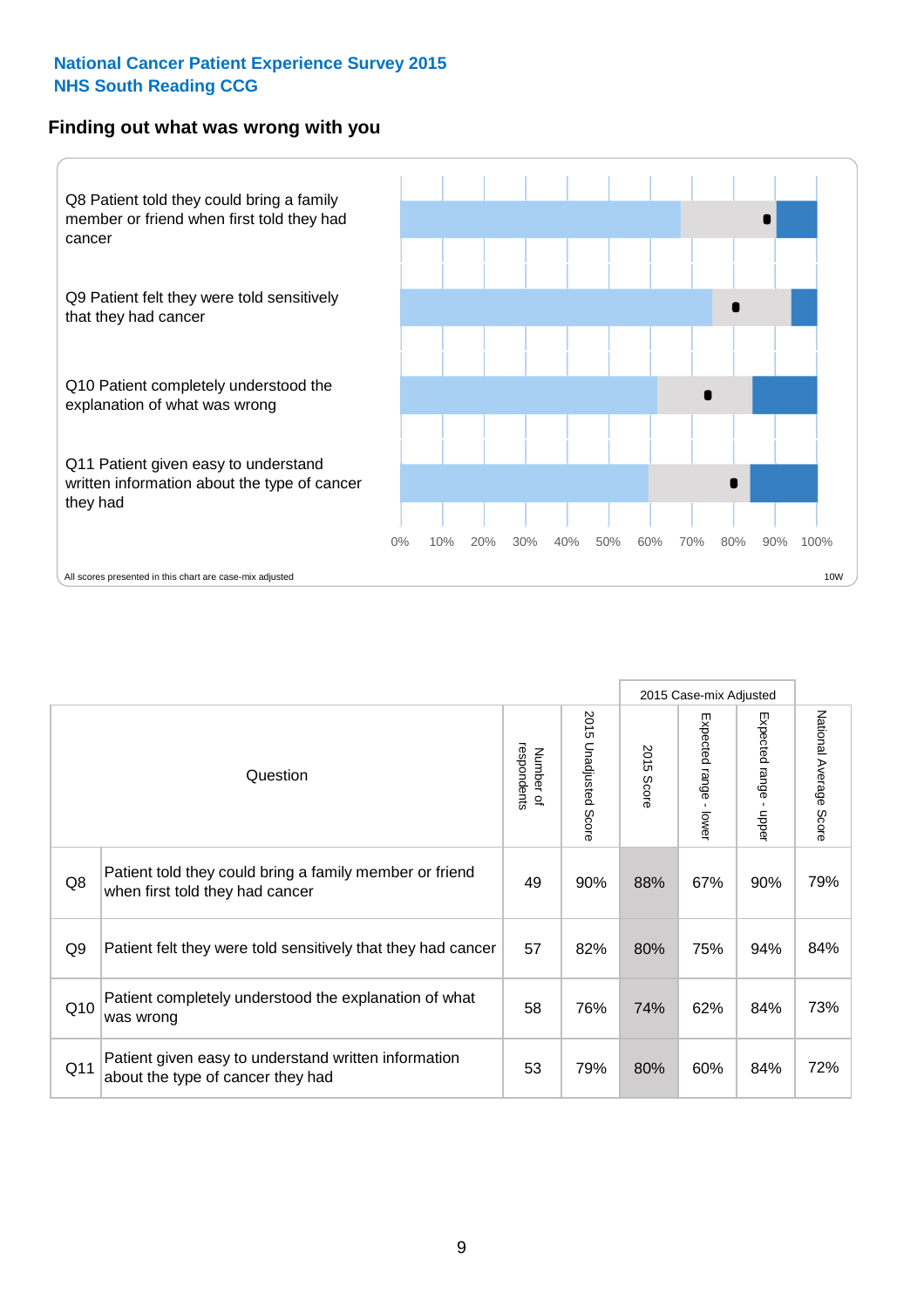#### **Finding out what was wrong with you**



|          |                                                                                         |                          |                       |            | 2015 Case-mix Adjusted                  |                           |                        |
|----------|-----------------------------------------------------------------------------------------|--------------------------|-----------------------|------------|-----------------------------------------|---------------------------|------------------------|
| Question |                                                                                         | respondents<br>Number of | 2015 Unadjusted Score | 2015 Score | Expected range<br>$\mathbf{r}$<br>lower | Expected range -<br>nbber | National Average Score |
| Q12      | Patient felt that treatment options were completely<br>explained                        | 48                       | 88%                   | 87%        | 72%                                     | 93%                       | 83%                    |
| Q13      | Possible side effects explained in an understandable way                                | 55                       | 78%                   | 77%        | 61%                                     | 85%                       | 73%                    |
| Q14      | Patient given practical advice and support in dealing with<br>side effects of treatment | 52                       | 75%                   | 74%        | 53%                                     | 79%                       | 66%                    |
| Q15      | Patient definitely told about side effects that could affect<br>them in the future      | 55                       | 60%                   | 58%        | 41%                                     | 68%                       | 54%                    |
| Q16      | Patient definitely involved in decisions about care and<br>treatment                    | 56                       | 82%                   | 82%        | 67%                                     | 89%                       | 78%                    |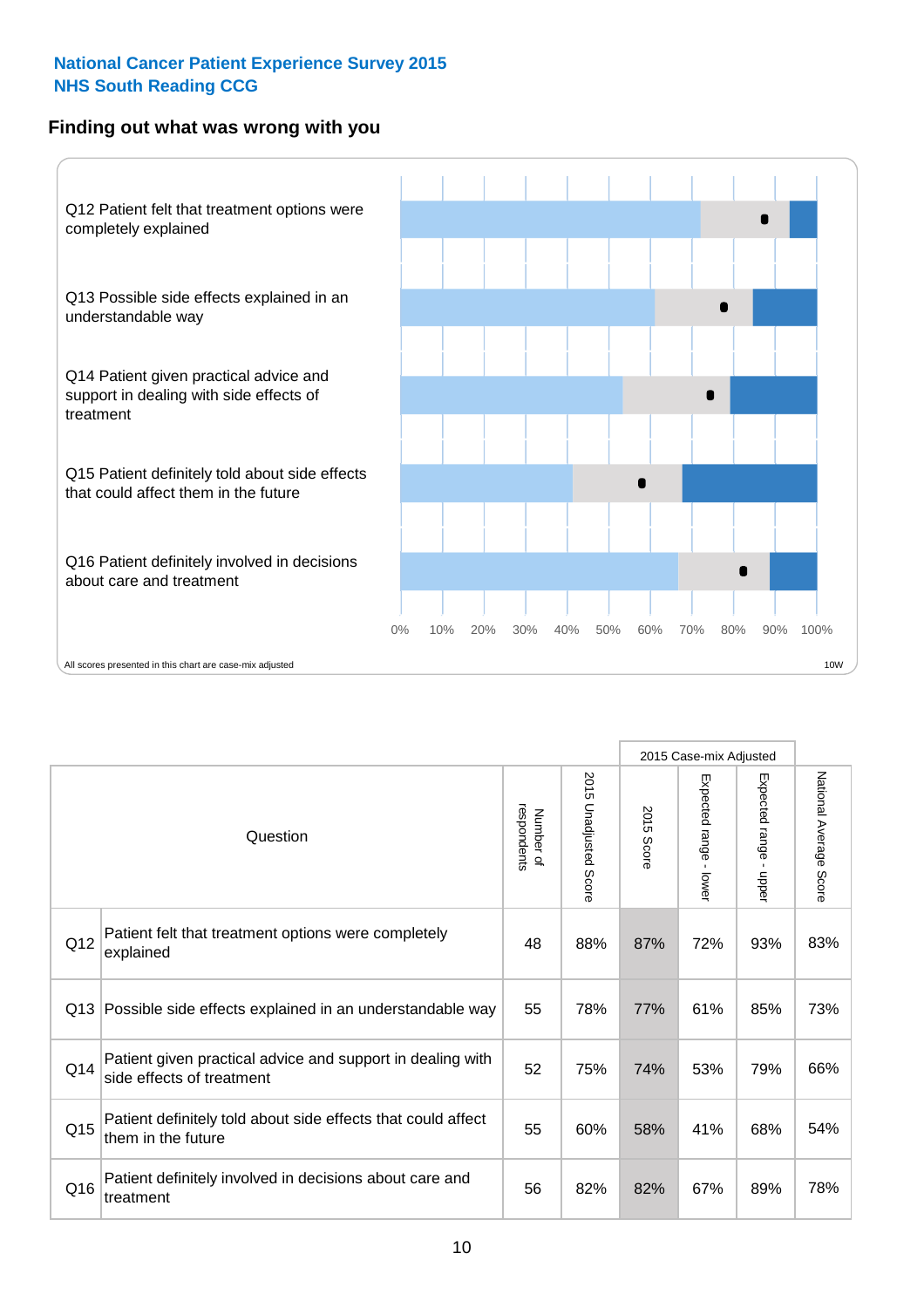#### **Clinical Nurse Specialist**



|     |                                                                                     |                          |                       | 2015 Case-mix Adjusted |                         |                         |                                  |
|-----|-------------------------------------------------------------------------------------|--------------------------|-----------------------|------------------------|-------------------------|-------------------------|----------------------------------|
|     | Question                                                                            | respondents<br>Number of | 2015 Unadjusted Score | 2015<br>Score          | Expected range<br>lower | Expected range<br>nbber | National Average<br><b>Score</b> |
| Q17 | Patient given the name of the CNS who would support<br>them through their treatment | 56                       | 91%                   | 91%                    | 82%                     | 98%                     | 90%                              |
| Q18 | Patient found it easy to contact their CNS                                          | 48                       | 90%                   | 89%                    | 77%                     | 97%                     | 87%                              |
| Q19 | Get understandable answers to important questions all or<br>most of the time        | 46                       | 93%                   | 94%                    | 79%                     | 98%                     | 89%                              |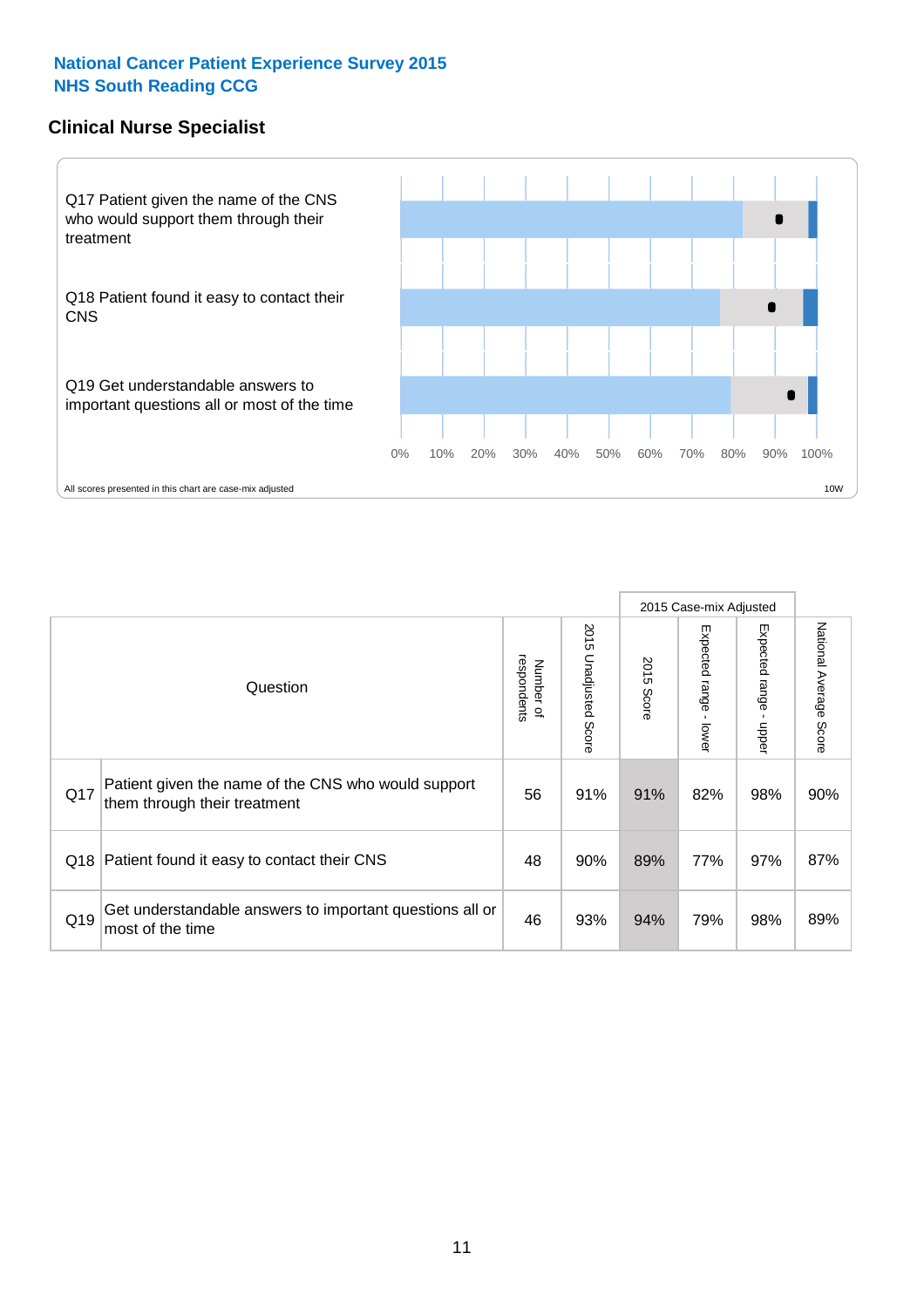#### **Support for people with cancer**



|                 |                                                                                            |                          |                                 |               | 2015 Case-mix Adjusted  |                                           |                        |
|-----------------|--------------------------------------------------------------------------------------------|--------------------------|---------------------------------|---------------|-------------------------|-------------------------------------------|------------------------|
|                 | Question                                                                                   | respondents<br>Number of | 2015<br><b>Unadjusted Score</b> | 2015<br>Score | Expected range<br>lower | Expected range<br>$\blacksquare$<br>nbber | National Average Score |
| Q <sub>20</sub> | Hospital staff gave information about support groups                                       | 40                       | 88%                             | 87%           | 71%                     | 95%                                       | 83%                    |
| Q <sub>21</sub> | Hospital staff gave information about impact cancer could<br>have on day to day activities | 39                       | 85%                             | 85%           | 68%                     | 93%                                       | 81%                    |
| Q <sub>22</sub> | Hospital staff gave information on getting financial help                                  | 33                       | 58%                             | 57%           | 38%                     | 72%                                       | 55%                    |
| Q <sub>23</sub> | Hospital staff told patient they could get free prescriptions                              | 32                       | 94%                             | 92%           | 66%                     | 94%                                       | 80%                    |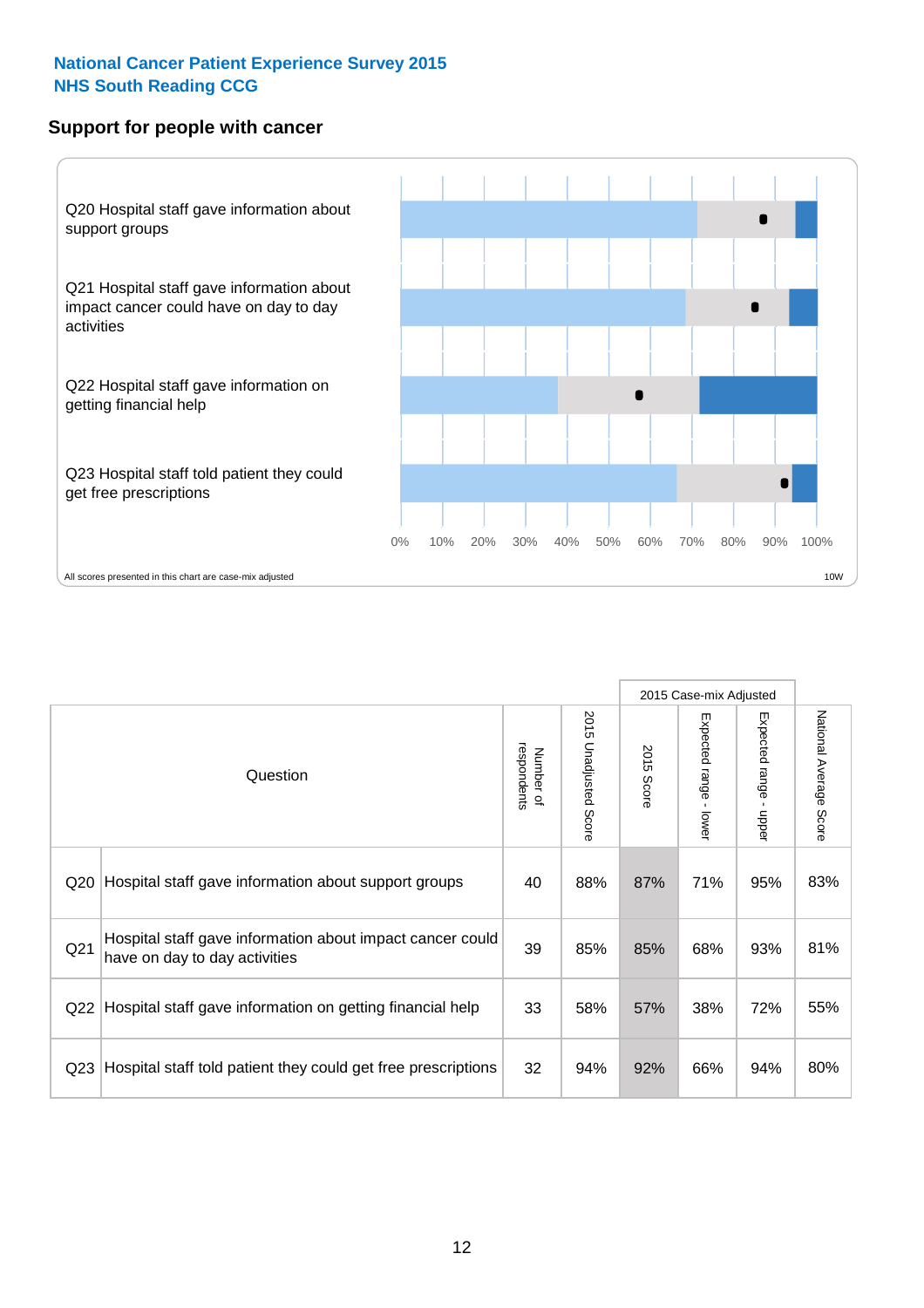#### **Operations**



|     |                                                                 |                                              |                             |                   | 2015 Case-mix Adjusted     |                            |                              |
|-----|-----------------------------------------------------------------|----------------------------------------------|-----------------------------|-------------------|----------------------------|----------------------------|------------------------------|
|     | Question                                                        | respondents<br>Number<br>$\overline{\sigma}$ | 2015<br>Unadjusted<br>Score | 201<br>c<br>Score | Expected<br>range<br>lower | Expected<br>range<br>doper | National<br>Average<br>Score |
| Q26 | Staff explained how operation had gone in<br>understandable way | 40                                           | 90%                         | 89%               | 65%                        | 90%                        | 78%                          |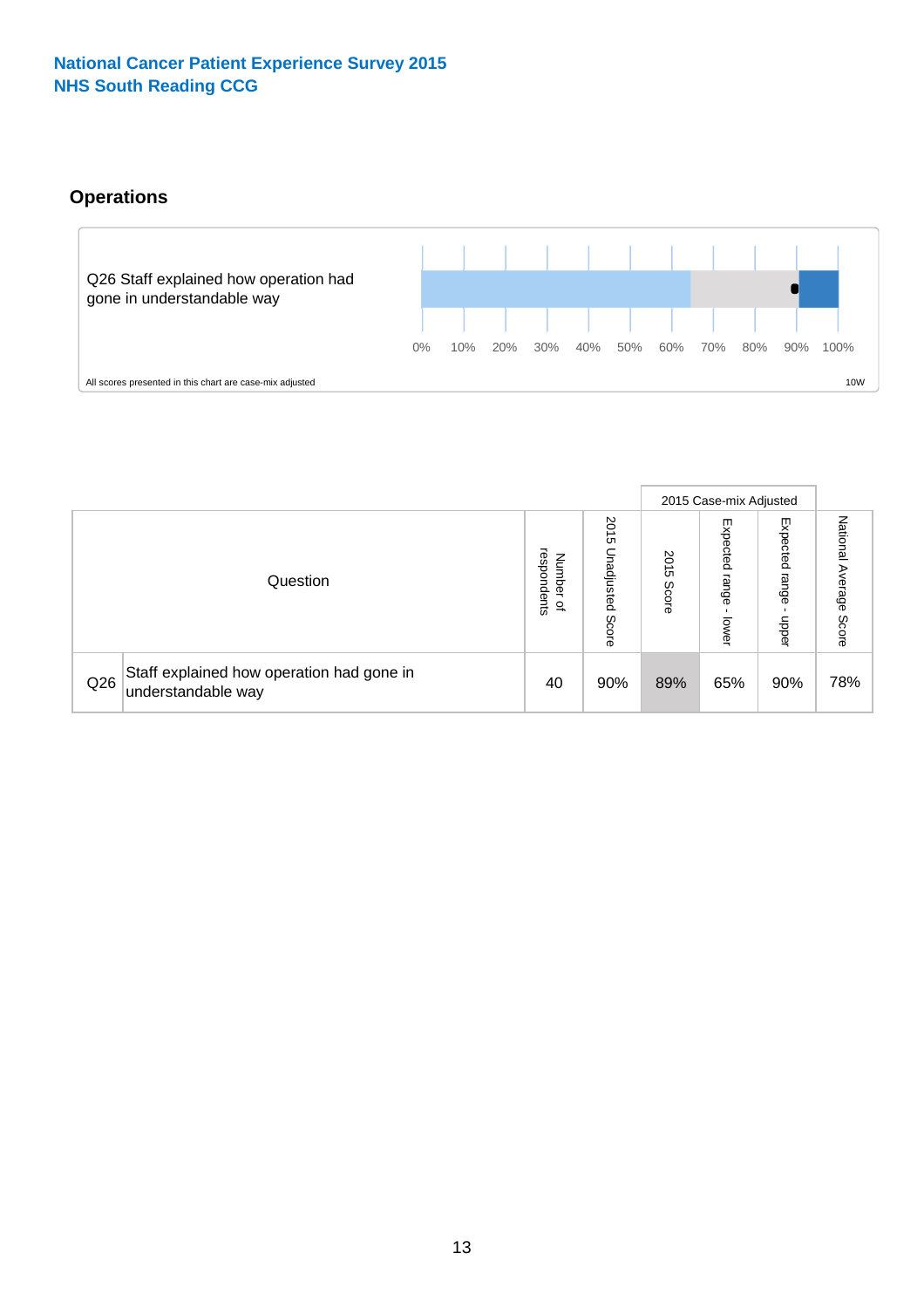#### **Hospital care as an inpatient (Part 1 of 3)**



All scores presented in this chart are case-mix adjusted  $\blacksquare$  and  $\blacksquare$  and  $\blacksquare$  and  $\blacksquare$  and  $\blacksquare$  10W

|                 |                                                                                           |                          |                       |               | 2015 Case-mix Adjusted                  |                                           |                        |
|-----------------|-------------------------------------------------------------------------------------------|--------------------------|-----------------------|---------------|-----------------------------------------|-------------------------------------------|------------------------|
|                 | Question                                                                                  | respondents<br>Number of | 2015 Unadjusted Score | 2015<br>Score | Expected range<br>$\mathbf{r}$<br>lower | Expected range<br>$\blacksquare$<br>nbber | National Average Score |
| Q28             | Groups of doctors or nurses did not talk in front of patient<br>as if they were not there | 36                       | 86%                   | 86%           | 69%                                     | 94%                                       | 81%                    |
| Q29             | Patient had confidence and trust in all doctors treating<br>them                          | 37                       | 89%                   | 88%           | 72%                                     | 96%                                       | 84%                    |
| Q30             | Patient's family or someone close definitely had<br>opportunity to talk to doctor         | 29                       | 72%                   | 71%           | 56%                                     | 88%                                       | 72%                    |
| Q <sub>31</sub> | Patient had confidence and trust in all ward nurses                                       | 37                       | 76%                   | 74%           | 58%                                     | 87%                                       | 72%                    |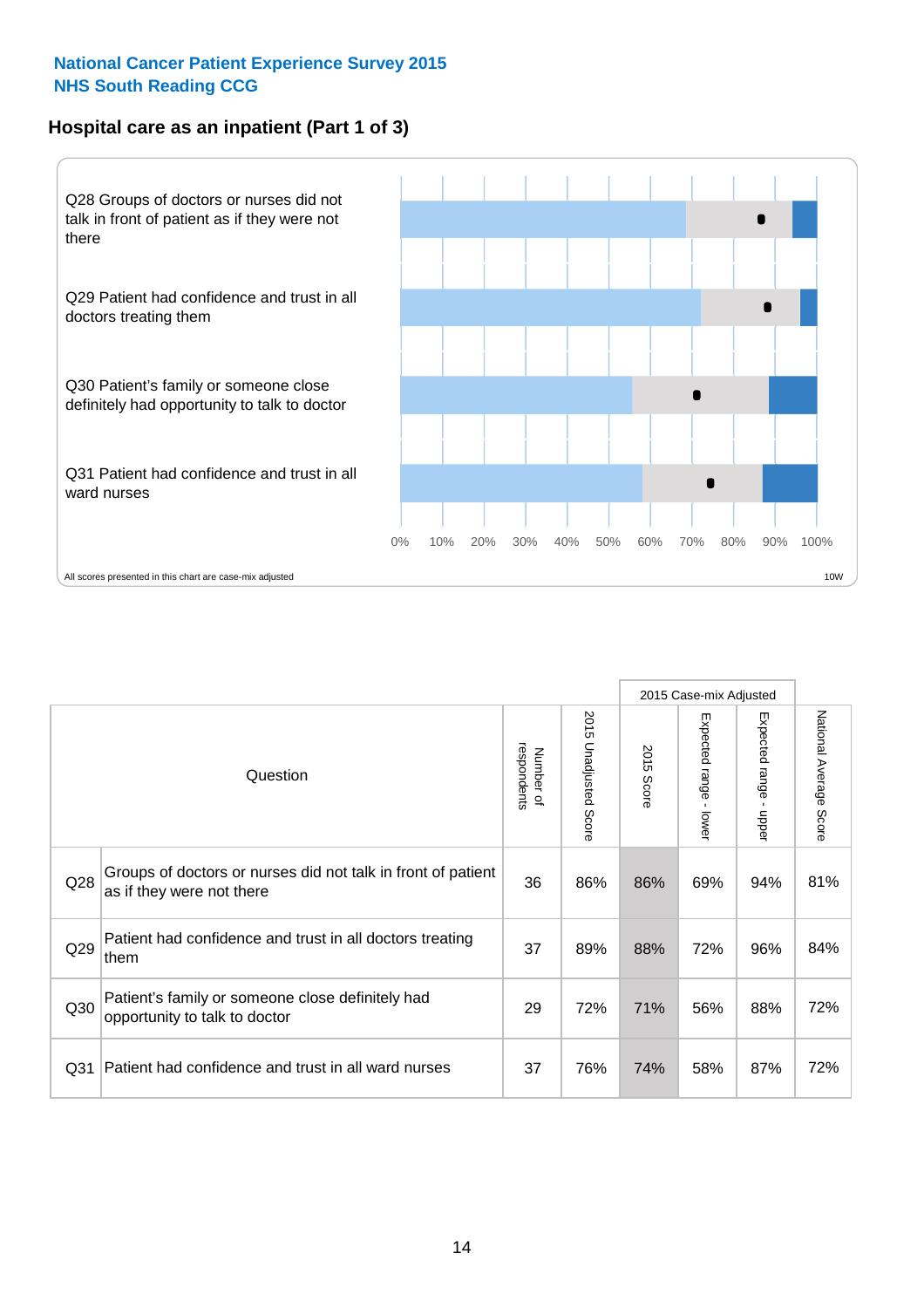#### **Hospital care as an inpatient (Part 2 of 3)**



|                 |                                                                         |                          |                          |               | 2015 Case-mix Adjusted                  |                                           |                        |
|-----------------|-------------------------------------------------------------------------|--------------------------|--------------------------|---------------|-----------------------------------------|-------------------------------------------|------------------------|
|                 | Question                                                                | respondents<br>Number of | 2015<br>Unadjusted Score | 2015<br>Score | Expected range<br>$\mathbf{r}$<br>lower | Expected range<br>$\blacksquare$<br>nbber | National Average Score |
| Q <sub>32</sub> | Always / nearly always enough nurses on duty                            | 37                       | 81%                      | 80%           | 51%                                     | 81%                                       | 66%                    |
| Q <sub>33</sub> | All staff asked patient what name they preferred to be<br>called by     | 37                       | 68%                      | 65%           | 50%                                     | 83%                                       | 67%                    |
| Q <sub>34</sub> | Always given enough privacy when discussing condition<br>or treatment   | 37                       | 89%                      | 88%           | 73%                                     | 96%                                       | 85%                    |
| Q35             | Patient was able to discuss worries or fears with staff<br>during visit | 21                       | 76%                      | 74%           | 30%                                     | 73%                                       | 52%                    |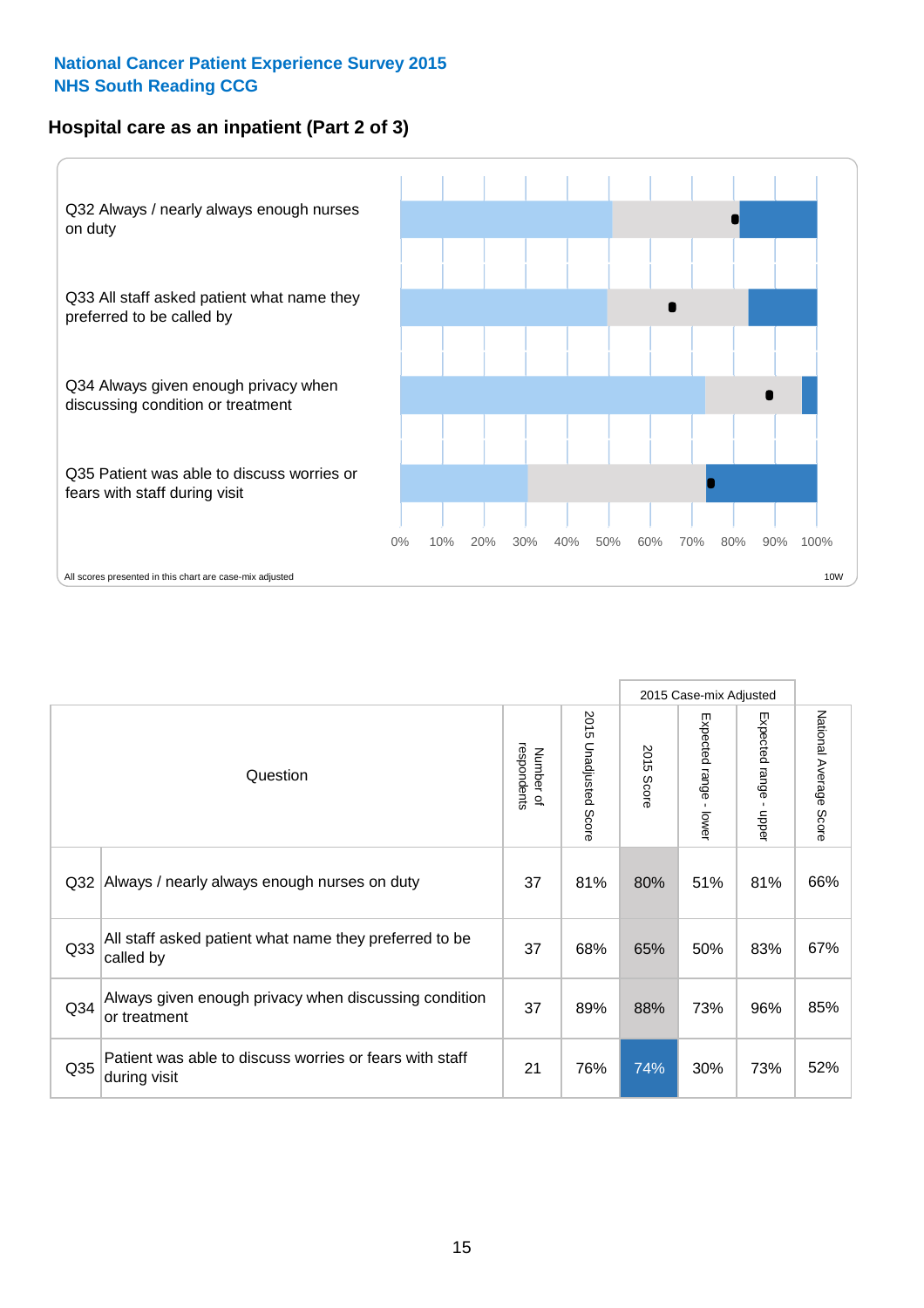#### **Hospital care as an inpatient (Part 3 of 3)**



|                 |                                                                                     |                          |                                 |               | 2015 Case-mix Adjusted                    |                                           |                        |
|-----------------|-------------------------------------------------------------------------------------|--------------------------|---------------------------------|---------------|-------------------------------------------|-------------------------------------------|------------------------|
|                 | Question                                                                            | respondents<br>Number of | 2015<br><b>Unadjusted Score</b> | 2015<br>Score | Expected range<br>$\blacksquare$<br>lower | Expected range<br>$\blacksquare$<br>nbber | National Average Score |
| Q36             | Hospital staff definitely did everything to help control pain                       | 33                       | 85%                             | 84%           | 71%                                       | 96%                                       | 84%                    |
| Q <sub>37</sub> | Always treated with respect and dignity by staff                                    | 37                       | 100%                            | 85%           | 77%                                       | 98%                                       | 87%                    |
| Q38             | Given clear written information about what should / should<br>not do post discharge | 32                       | 91%                             | 90%           | 72%                                       | 97%                                       | 84%                    |
| Q39             | Staff told patient who to contact if worried post discharge                         | 35                       | 91%                             | 90%           | 86%                                       | 100%                                      | 94%                    |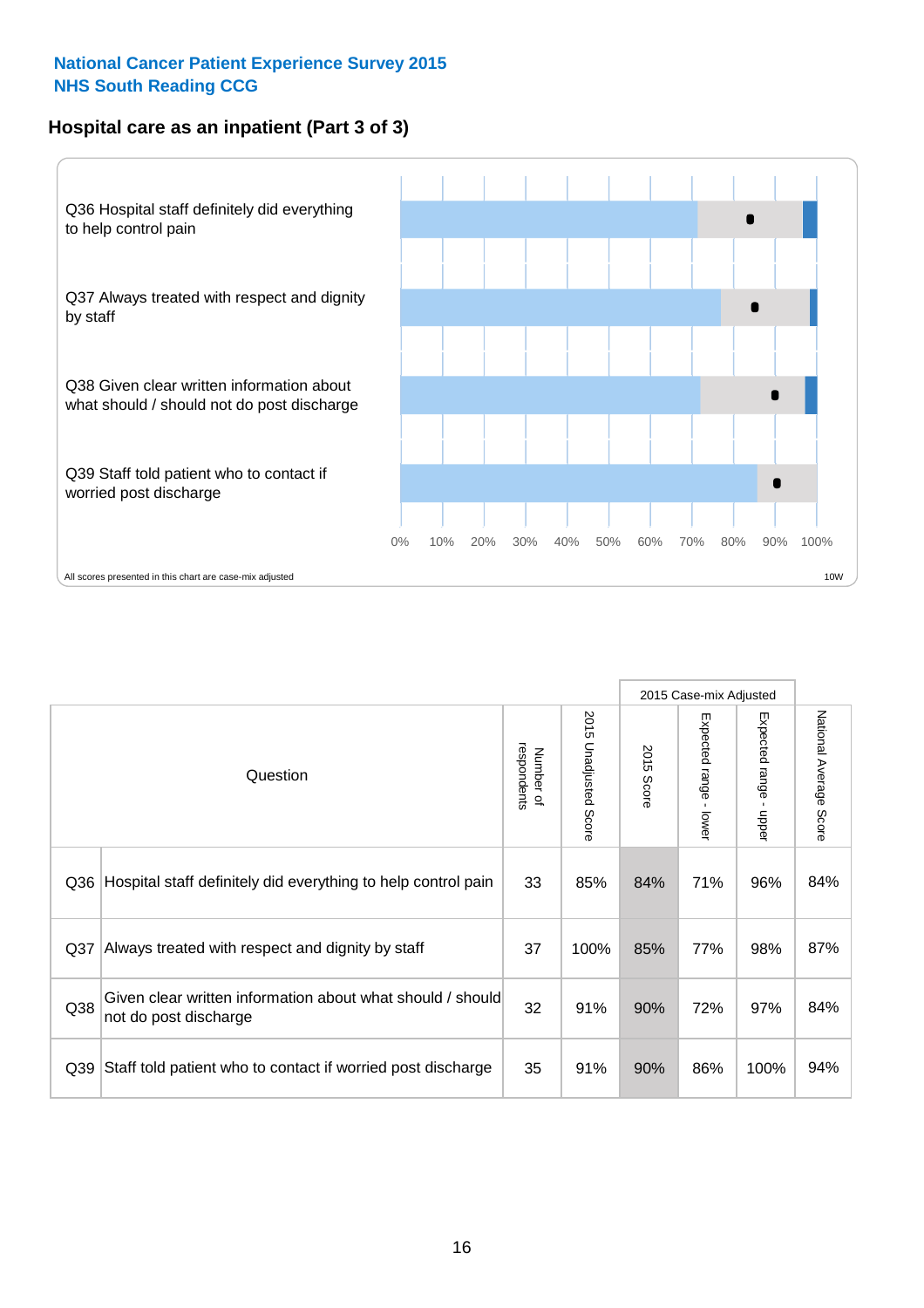#### **Hospital care as a day patient / outpatient (Part 1 of 2)**



|     |                                                                                    |                          |                                 | 2015 Case-mix Adjusted |                                         |                                         |                        |
|-----|------------------------------------------------------------------------------------|--------------------------|---------------------------------|------------------------|-----------------------------------------|-----------------------------------------|------------------------|
|     | Question                                                                           | respondents<br>Number of | 2015<br><b>Unadjusted Score</b> | 2015<br><b>Score</b>   | Expected range<br>$\mathbf{r}$<br>lower | Expected range<br>$\mathbf{I}$<br>nbber | National Average Score |
| Q41 | Patient was able to discuss worries or fears with staff<br>during visit            | 38                       | 74%                             | 74%                    | 55%                                     | 85%                                     | 70%                    |
| Q42 | Doctor had the right notes and other documentation with<br>them                    | 44                       | 93%                             | 93%                    | 90%                                     | 100%                                    | 96%                    |
| Q44 | Beforehand patient had all information needed about<br>radiotherapy treatment      | 23                       | 100%                            | 92%                    | 72%                                     | 100%                                    | 86%                    |
| Q45 | Patient given understandable information about whether<br>radiotherapy was working | 21                       | 76%                             | 75%                    | 39%                                     | 81%                                     | 60%                    |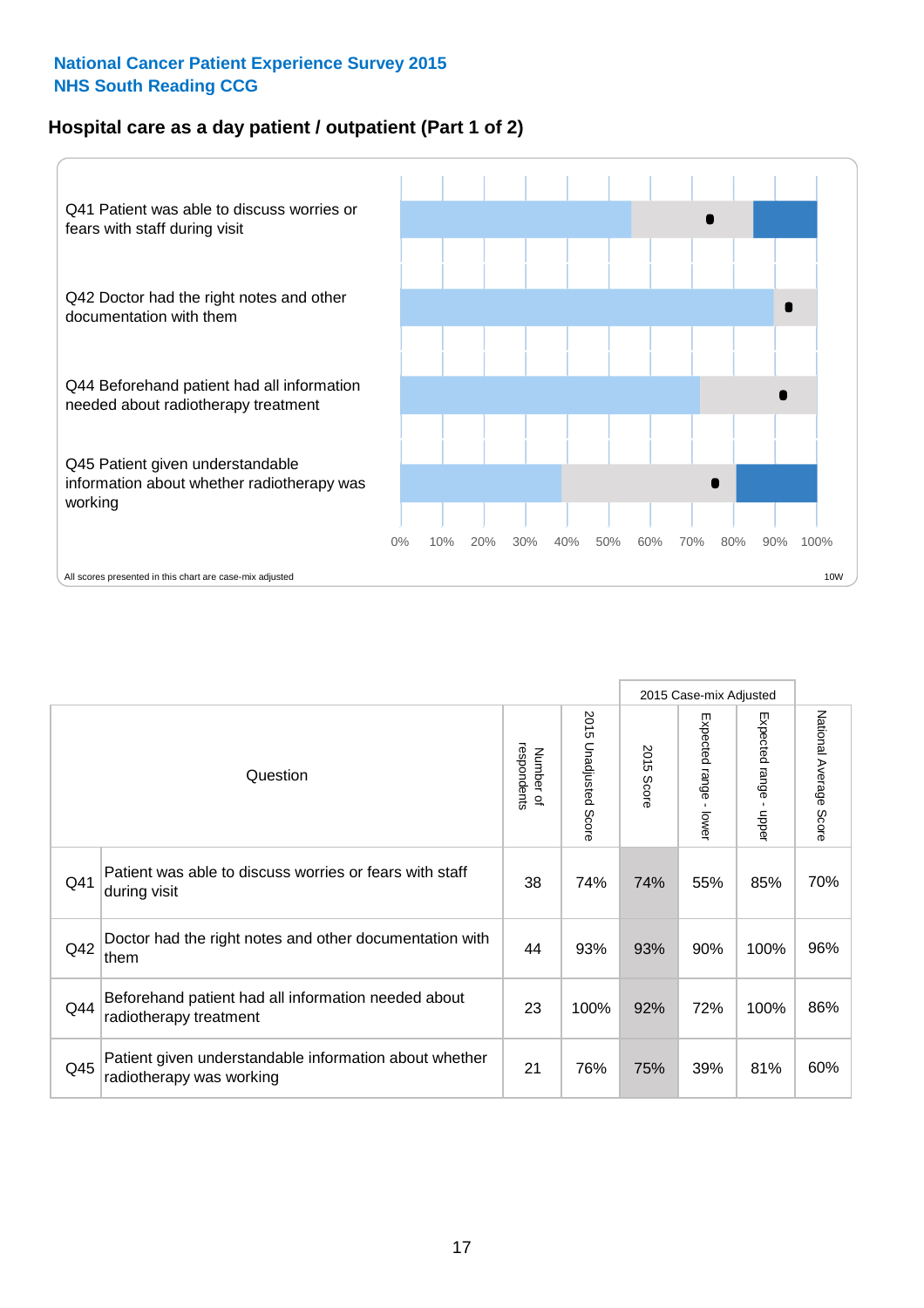#### **Hospital care as a day patient / outpatient (Part 2 of 2)**



|     |                                                                                    |                                         |                          | 2015 Case-mix Adjusted |                            |                         |                        |
|-----|------------------------------------------------------------------------------------|-----------------------------------------|--------------------------|------------------------|----------------------------|-------------------------|------------------------|
|     | Question                                                                           | respondents<br>Number<br>$\overline{a}$ | 2015<br>Unadjusted Score | 2015<br>Score          | Expected<br>range<br>lower | Expected range<br>nbper | National Average Score |
| Q47 | Beforehand patient had all information needed about<br>chemotherapy treatment      | 19                                      | $\star$                  | $\star$                | $\star$                    | $\star$                 | 84%                    |
| Q48 | Patient given understandable information about whether<br>chemotherapy was working | 18                                      | $\star$                  | $\star$                | $\star$                    | $\star$                 | 68%                    |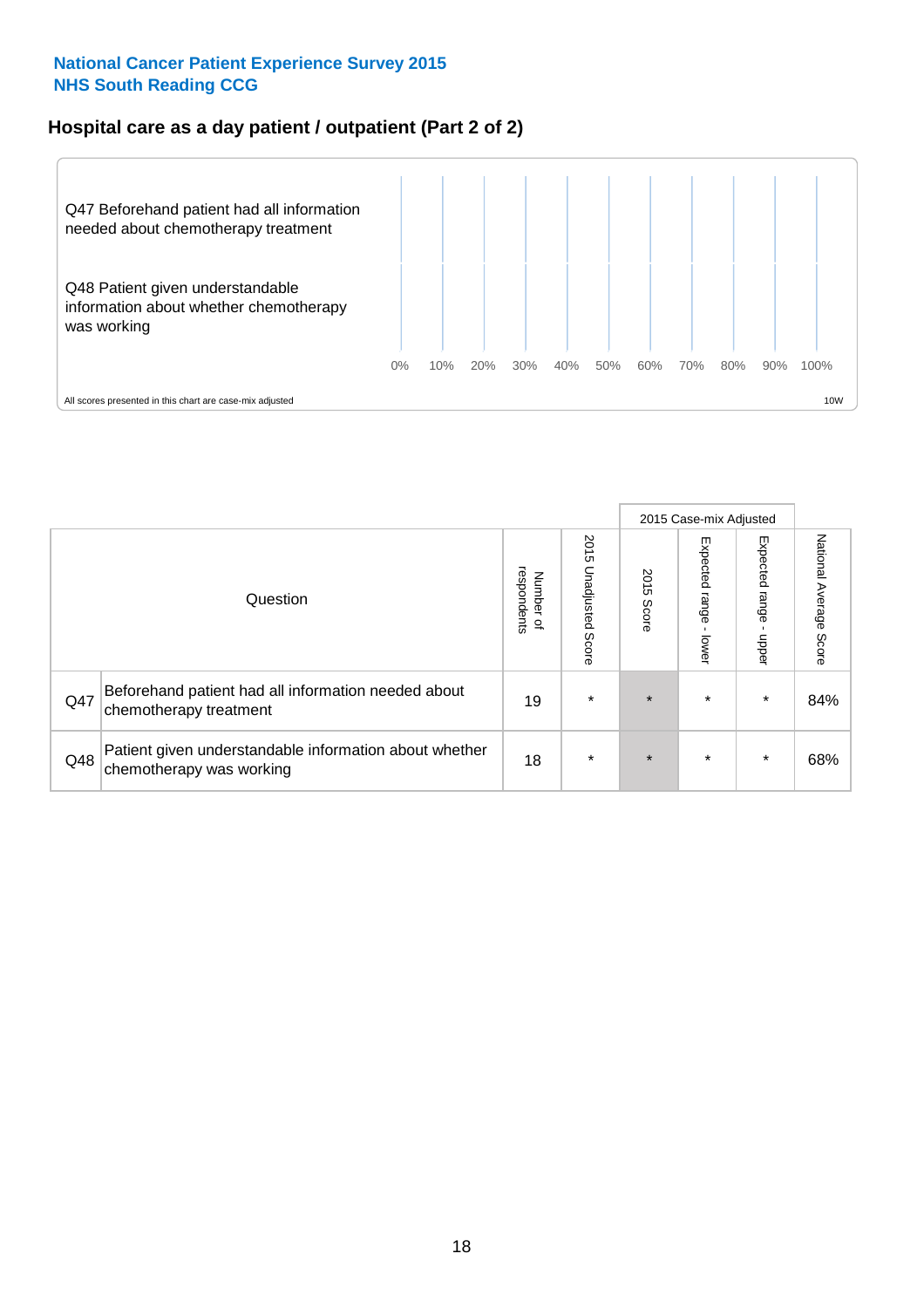#### **Home care and support**



All scores presented in this chart are case-mix adjusted

|                 |                                                                                                     |                          |                          | 2015 Case-mix Adjusted |                         |                         |                        |
|-----------------|-----------------------------------------------------------------------------------------------------|--------------------------|--------------------------|------------------------|-------------------------|-------------------------|------------------------|
|                 | Question                                                                                            | respondents<br>Number of | 2015<br>Unadjusted Score | 2015<br>Score          | Expected range<br>lower | Expected range<br>nbber | National Average Score |
| Q49             | Hospital staff gave family or someone close all the<br>information needed to help with care at home | 44                       | 73%                      | 72%                    | 43%                     | 72%                     | 58%                    |
| Q50             | Patient definitely given enough support from health or<br>social services during treatment          | 29                       | 69%                      | 68%                    | 35%                     | 72%                     | 54%                    |
| Q <sub>51</sub> | Patient definitely given enough support from health or<br>social services after treatment           | 24                       | 58%                      | 57%                    | 25%                     | 65%                     | 45%                    |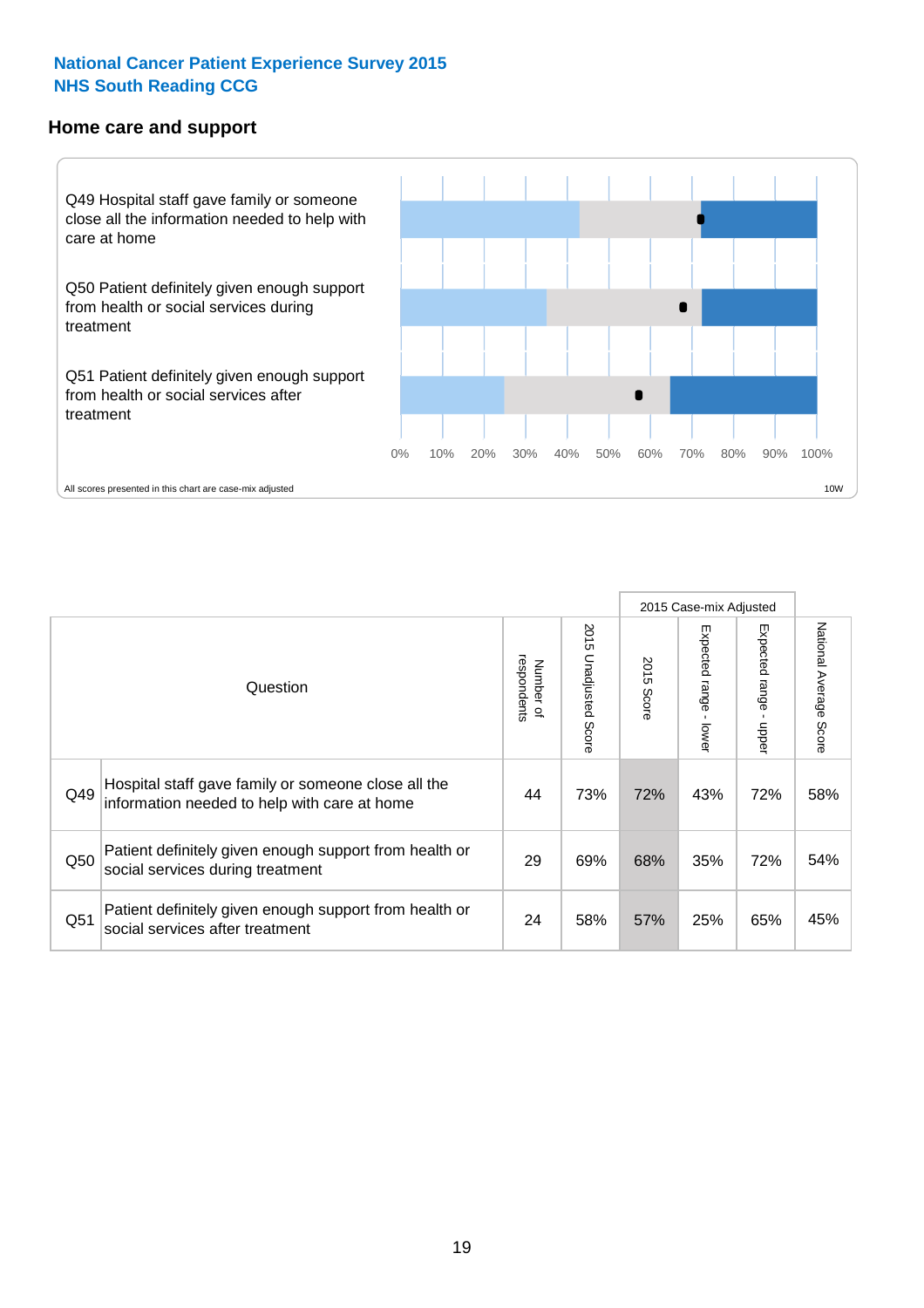#### **Care from your general practice**



|     |                                                                           |                                              |                             | 2015 Case-mix Adjusted |                              |                         |                           |
|-----|---------------------------------------------------------------------------|----------------------------------------------|-----------------------------|------------------------|------------------------------|-------------------------|---------------------------|
|     | Question                                                                  | respondents<br>Number<br>$\overline{\sigma}$ | 2015<br>Unadjusted<br>Score | 2015<br>Score          | Expected<br>I range<br>lower | Expected range<br>doper | National Average<br>Score |
| Q52 | GP given enough information about patient's condition<br>and treatment    | 50                                           | 92%                         | 92%                    | 90%                          | 100%                    | 95%                       |
| Q53 | Practice staff definitely did everything they could to<br>support patient | 40                                           | 70%                         | 69%                    | 48%                          | 78%                     | 63%                       |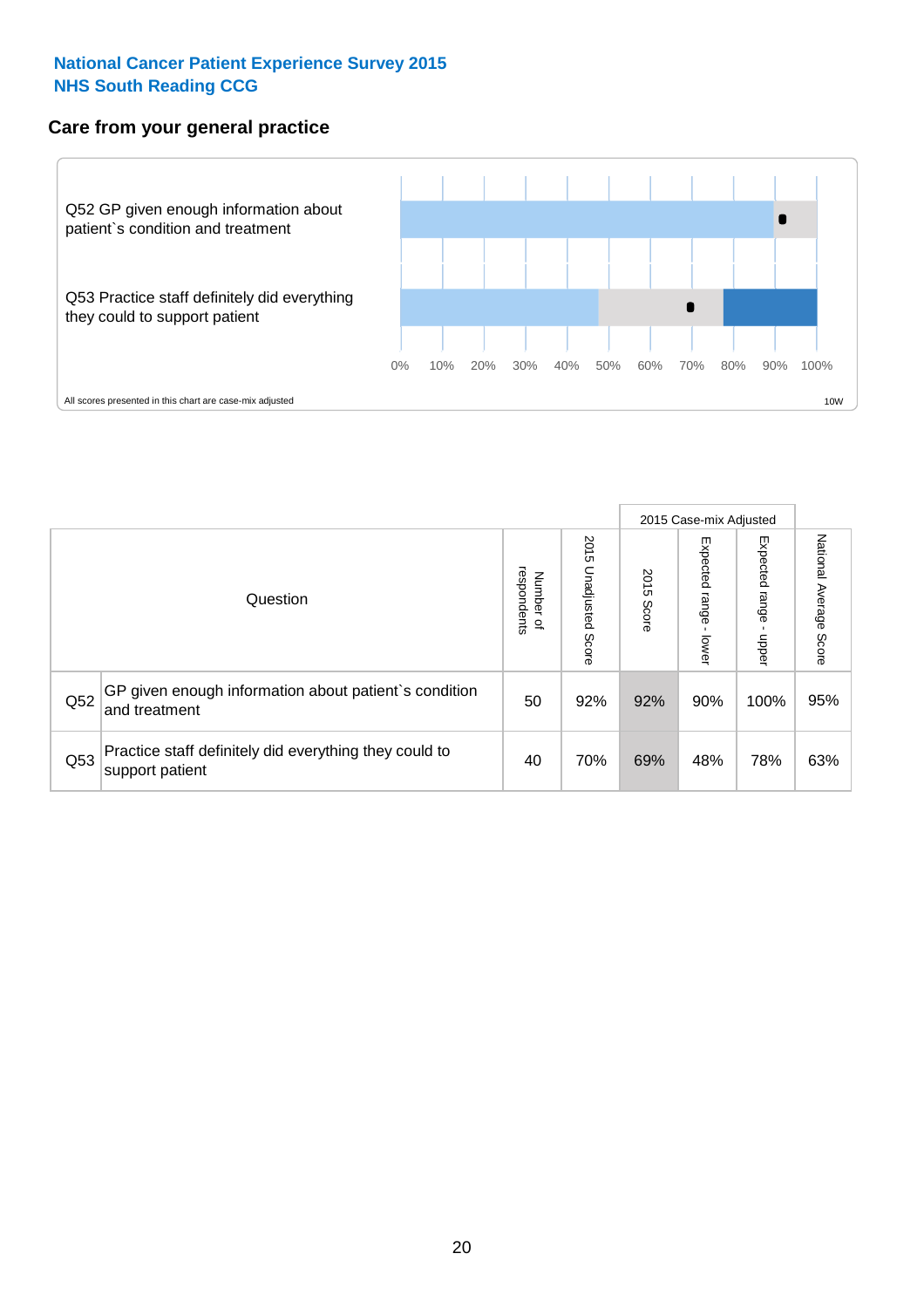#### **Your overall NHS care (Part 1 of 2)**



|     |                                                                    |                          |                          | 2015 Case-mix Adjusted |                         |                                           |                        |
|-----|--------------------------------------------------------------------|--------------------------|--------------------------|------------------------|-------------------------|-------------------------------------------|------------------------|
|     | Question                                                           | respondents<br>Number of | 2015<br>Unadjusted Score | 2015<br><b>Score</b>   | Expected range<br>lower | Expected range<br>$\blacksquare$<br>nbber | National Average Score |
| Q54 | Hospital and community staff always worked well together           | 55                       | 69%                      | 68%                    | 48%                     | 74%                                       | 61%                    |
| Q55 | Patient given a care plan                                          | 46                       | 39%                      | 36%                    | 19%                     | 47%                                       | 33%                    |
| Q56 | Overall the administration of the care was very good /<br>good     | 56                       | 84%                      | 83%                    | 81%                     | 97%                                       | 89%                    |
| Q57 | Length of time for attending clinics and appointments was<br>right | 55                       | 67%                      | 66%                    | 52%                     | 79%                                       | 66%                    |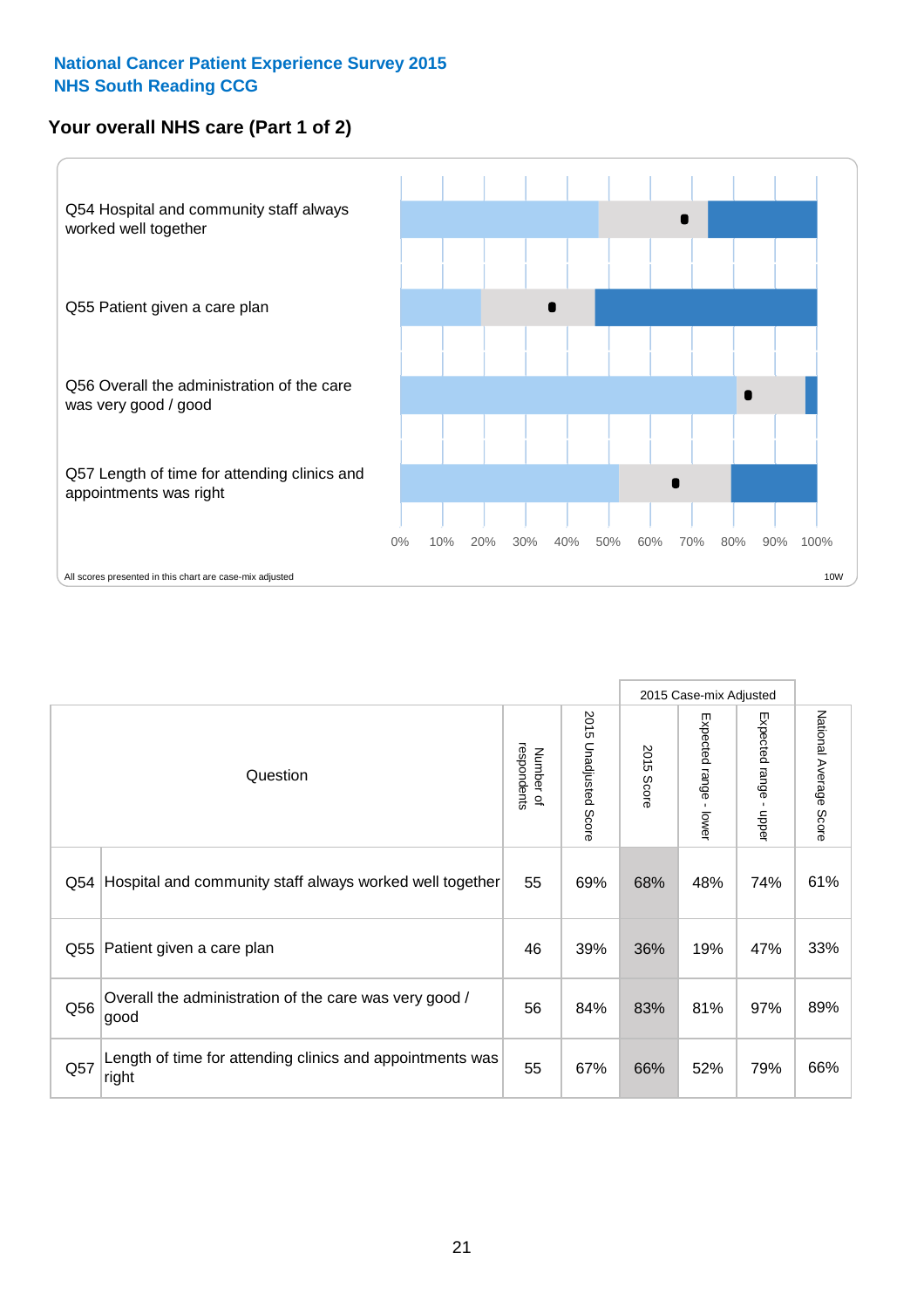#### **Your overall NHS care (Part 2 of 2)**



|     |                                                       |                                              |                             |               |                            | 2015 Case-mix Adjusted     |                        |
|-----|-------------------------------------------------------|----------------------------------------------|-----------------------------|---------------|----------------------------|----------------------------|------------------------|
|     | Question                                              | respondents<br>Number<br>$\overline{\sigma}$ | 2015<br>Jnadjusted<br>Score | 2015<br>Score | Expected<br>range<br>lower | Expected<br>range<br>nbber | National Average Score |
| Q58 | Taking part in cancer research discussed with patient | 53                                           | 11%                         | 12%           | 15%                        | 42%                        | 28%                    |



|     |                                                                        |                                              |                             |               | 2015 Case-mix Adjusted                  |                                                                 |                              |
|-----|------------------------------------------------------------------------|----------------------------------------------|-----------------------------|---------------|-----------------------------------------|-----------------------------------------------------------------|------------------------------|
|     | Question                                                               | respondents<br>Number<br>$\overline{\sigma}$ | 2015<br>Jnadjusted<br>Score | 2015<br>Score | OWer<br>limit<br>range<br>٩<br>expected | Upper<br>limit<br>range<br>$\overline{\mathcal{C}}$<br>expected | National<br>Average<br>Score |
| Q59 | Patient's average rating of care scored from very poor to<br>very good | 57                                           | 8.8                         | 8.8           | 8.3                                     | 9.1                                                             | 8.7                          |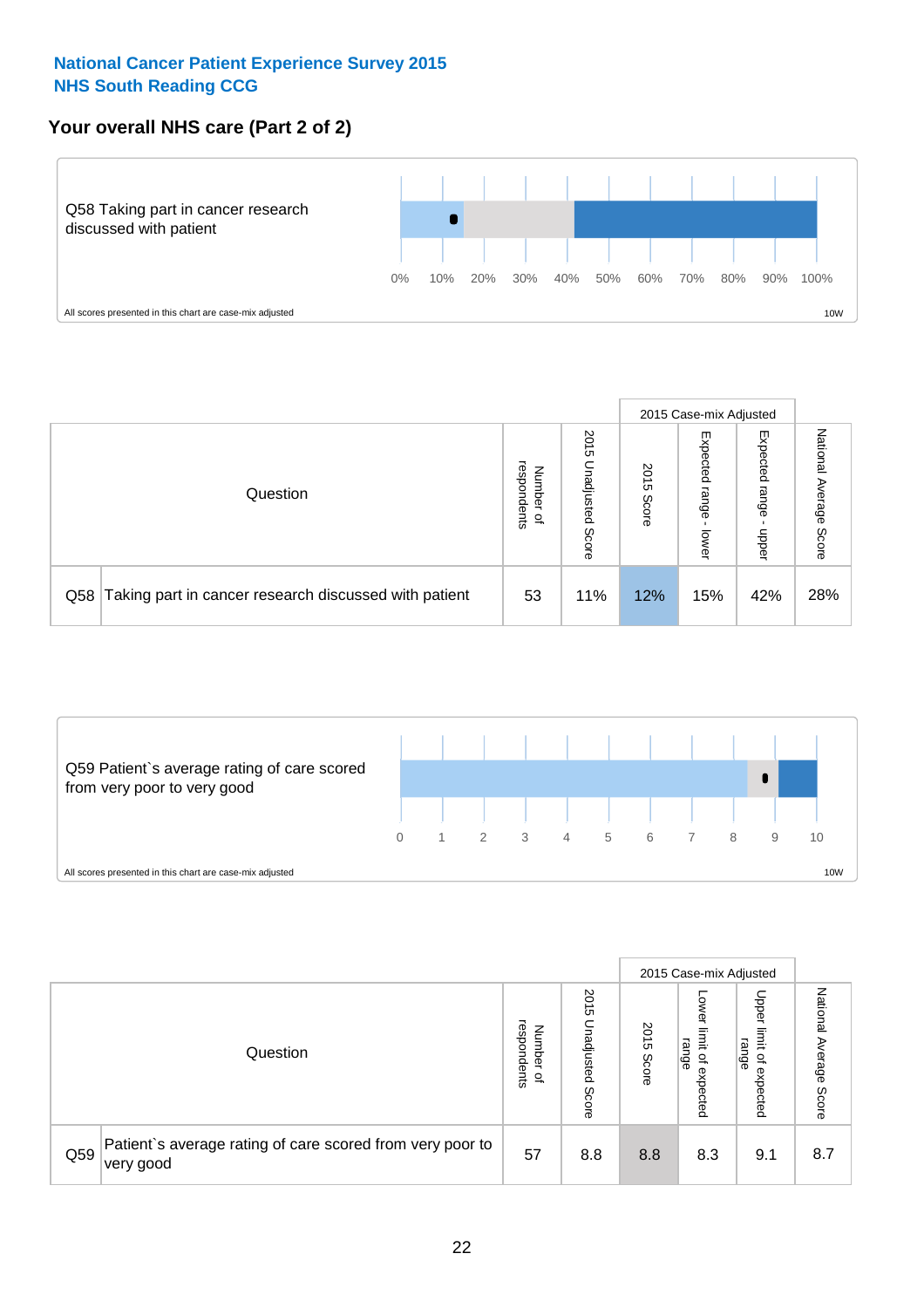### **Comparisons by tumour group for this CCG**

The following tables show the unadjusted CCG and the national percentage scores for each question broken down by tumour group. Where a cell in the table contains an asterisk this indicates that the number of patients in that group was below 21 and too small to display. Where a cell in the table contains "n.a." this indicates that there were no respondents for that tumour group.

### **Seeing your GP**

|                      | Q1. Saw GP once /<br>had to go to hospital | twice before being told | Q2. Patient thought<br>they were seen as<br>soon as necessary |                 |  |
|----------------------|--------------------------------------------|-------------------------|---------------------------------------------------------------|-----------------|--|
| <b>Cancer type</b>   | This CCG <sup>\$</sup>                     | <b>National</b>         | This CCG <sup>\$</sup>                                        | <b>National</b> |  |
| Brain / CNS          | n.a.                                       | 60%                     | n.a.                                                          | 77%             |  |
| <b>Breast</b>        | $\star$                                    | 93%                     | $\star$                                                       | 88%             |  |
| Colorectal / LGT     | $\star$                                    | 72%                     | $\star$                                                       | 80%             |  |
| Gynaecological       | $\star$                                    | 75%                     | $\star$                                                       | 78%             |  |
| Haematological       | $\star$                                    | 64%                     | $\star$                                                       | 80%             |  |
| <b>Head and Neck</b> | $\star$                                    | 77%                     | $\star$                                                       | 79%             |  |
| Lung                 | $\star$                                    | 69%                     | $\star$                                                       | 83%             |  |
| Prostate             | $\star$                                    | 79%                     | $\star$                                                       | 85%             |  |
| Sarcoma              | n.a.                                       | 64%                     | n.a.                                                          | 69%             |  |
| Skin                 | $\star$                                    | 91%                     | $\star$                                                       | 87%             |  |
| <b>Upper Gastro</b>  | $\star$                                    | 70%                     | $\star$                                                       | 78%             |  |
| Urological           | n.a.                                       | 81%                     | $\star$                                                       | 84%             |  |
| Other                | $\star$<br>70%                             |                         | $\star$                                                       | 78%             |  |
| <b>All Cancers</b>   | 83%                                        | 76%                     | 75%                                                           | 82%             |  |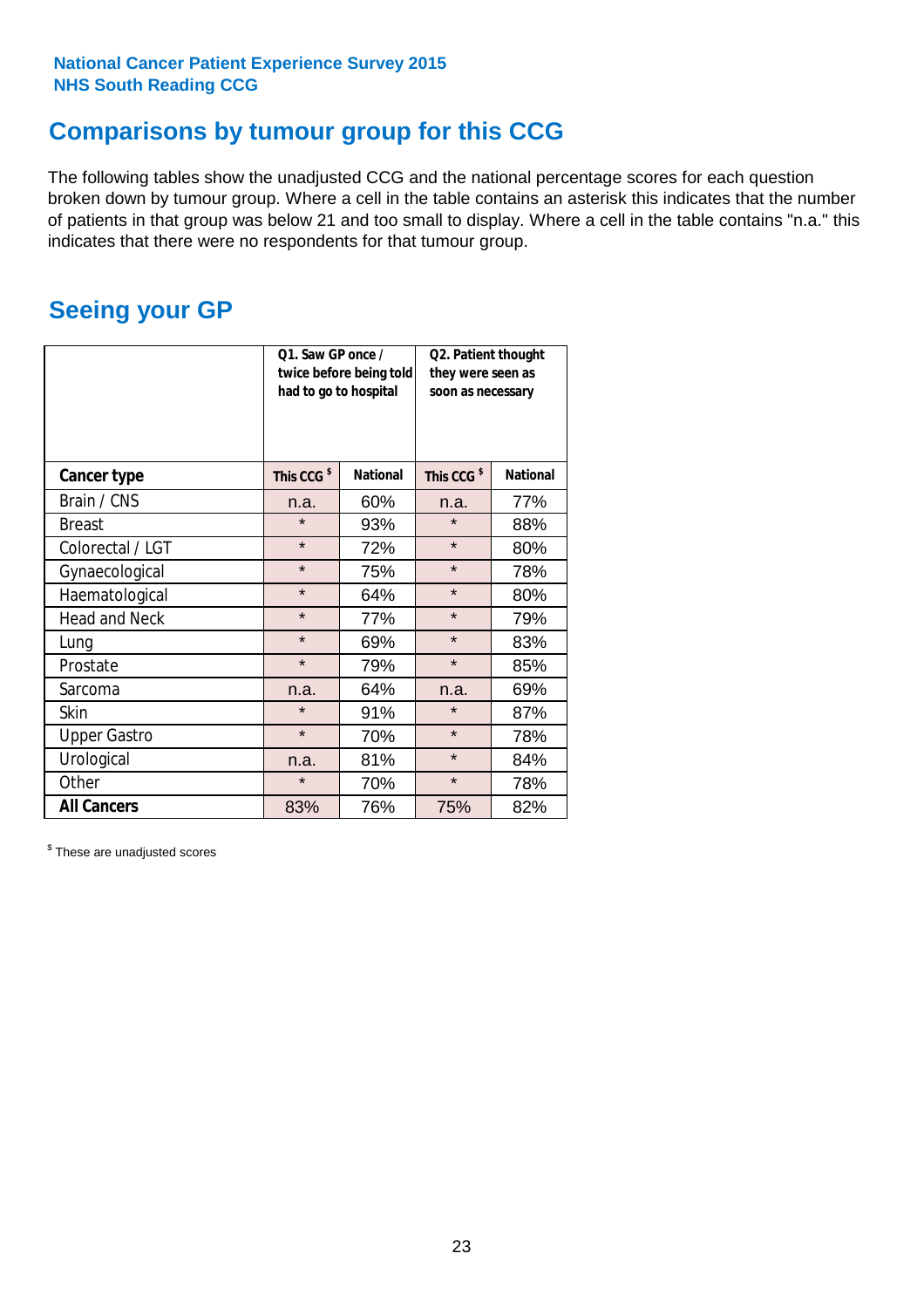### **Diagnostic tests**

|                      | be done was about<br>right | Q6. The length of time<br>waiting for the test to | Q7. Given complete<br>explanation of test<br>results in<br>understandable way |                 |  |
|----------------------|----------------------------|---------------------------------------------------|-------------------------------------------------------------------------------|-----------------|--|
| <b>Cancer type</b>   | This CCG <sup>\$</sup>     | <b>National</b>                                   | This CCG <sup>\$</sup>                                                        | <b>National</b> |  |
| Brain / CNS          | n.a.                       | 87%                                               | n.a.                                                                          | 69%             |  |
| <b>Breast</b>        | $\star$                    | 90%                                               | $\star$                                                                       | 82%             |  |
| Colorectal / LGT     | $\star$                    | 86%                                               | $\star$                                                                       | 81%             |  |
| Gynaecological       | $\star$                    | 84%                                               | $\star$                                                                       | 76%             |  |
| Haematological       | $\star$                    | 87%                                               | $\star$                                                                       | 76%             |  |
| <b>Head and Neck</b> | $\star$                    | 84%                                               | $\star$                                                                       | 77%             |  |
| Lung                 | $\star$                    | 87%                                               | $\star$                                                                       | 78%             |  |
| Prostate             | $\star$                    | 85%                                               | $\star$                                                                       | 79%             |  |
| Sarcoma              | n.a.                       | 81%                                               | n.a.                                                                          | 77%             |  |
| Skin                 | $\star$                    | 89%                                               | $\star$                                                                       | 85%             |  |
| <b>Upper Gastro</b>  | $\star$                    | 83%                                               | $\star$                                                                       | 77%             |  |
| Urological           | $\star$                    | 85%                                               | $\star$                                                                       | 78%             |  |
| Other                | $\star$                    | 85%                                               | $\star$                                                                       | 76%             |  |
| <b>All Cancers</b>   | 82%                        | 87%                                               | 76%                                                                           | 79%             |  |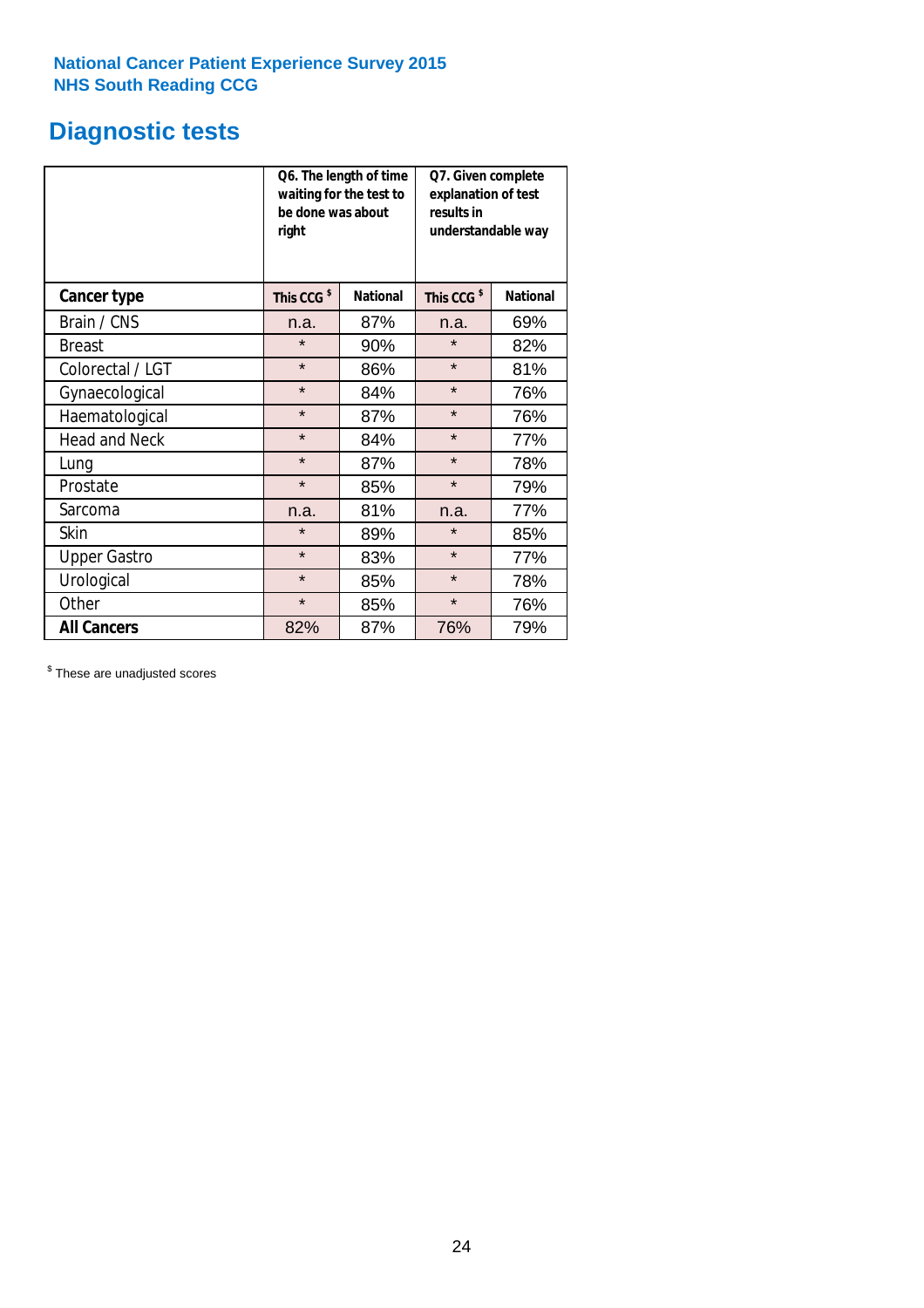### **Finding out what was wrong with you**

|                      | Q8. Patient told they<br>could bring a family<br>member or friend<br>when first told they<br>had cancer |                 | Q9. Patient felt they<br>were told sensitively<br>that they had cancer |                 | Q10. Patient<br>completely understood<br>the explanation of<br>what was wrong |                 | Q11. Patient given<br>easy to understand<br>written information<br>about the type of<br>cancer they had |                 |
|----------------------|---------------------------------------------------------------------------------------------------------|-----------------|------------------------------------------------------------------------|-----------------|-------------------------------------------------------------------------------|-----------------|---------------------------------------------------------------------------------------------------------|-----------------|
| Cancer type          | This CCG <sup>\$</sup>                                                                                  | <b>National</b> | This CCG <sup>\$</sup>                                                 | <b>National</b> | This CCG <sup>\$</sup>                                                        | <b>National</b> | This CCG <sup>\$</sup>                                                                                  | <b>National</b> |
| Brain / CNS          | n.a.                                                                                                    | 85%             | n.a.                                                                   | 79%             | n.a.                                                                          | 60%             | n.a.                                                                                                    | 62%             |
| <b>Breast</b>        | $\star$                                                                                                 | 83%             | $\star$                                                                | 88%             | $\star$                                                                       | 78%             | $\star$                                                                                                 | 76%             |
| Colorectal / LGT     | $\star$                                                                                                 | 83%             | $\star$                                                                | 85%             | $\star$                                                                       | 79%             | $\star$                                                                                                 | 71%             |
| Gynaecological       | $\star$                                                                                                 | 75%             | $\star$                                                                | 83%             | $\star$                                                                       | 73%             | $\star$                                                                                                 | 69%             |
| Haematological       | $\star$                                                                                                 | 75%             | $\star$                                                                | 83%             | $\star$                                                                       | 60%             | $\star$                                                                                                 | 74%             |
| <b>Head and Neck</b> | $\star$                                                                                                 | 73%             | $\star$                                                                | 85%             | $\star$                                                                       | 75%             | $\star$                                                                                                 | 61%             |
| Lung                 | $\star$                                                                                                 | 80%             | $\star$                                                                | 83%             | $\star$                                                                       | 75%             | $\star$                                                                                                 | 66%             |
| Prostate             | $\star$                                                                                                 | 80%             | $\star$                                                                | 84%             | $\star$                                                                       | 78%             | $\star$                                                                                                 | 80%             |
| Sarcoma              | n.a.                                                                                                    | 77%             | n.a.                                                                   | 82%             | n.a.                                                                          | 63%             | n.a.                                                                                                    | 61%             |
| Skin                 | $\star$                                                                                                 | 71%             | $\star$                                                                | 90%             | $\star$                                                                       | 83%             | $\star$                                                                                                 | 84%             |
| <b>Upper Gastro</b>  | $\star$                                                                                                 | 79%             | $\star$                                                                | 79%             | $\star$                                                                       | 72%             | $\star$                                                                                                 | 64%             |
| Urological           | $\star$                                                                                                 | 74%             | $\star$                                                                | 82%             | $\star$                                                                       | 76%             | $\star$                                                                                                 | 71%             |
| Other                | $\star$                                                                                                 | 77%             | $\star$                                                                | 82%             | $\star$                                                                       | 72%             | $\star$                                                                                                 | 61%             |
| <b>All Cancers</b>   | 90%                                                                                                     | 79%             | 82%                                                                    | 84%             | 76%                                                                           | 73%             | 79%                                                                                                     | 72%             |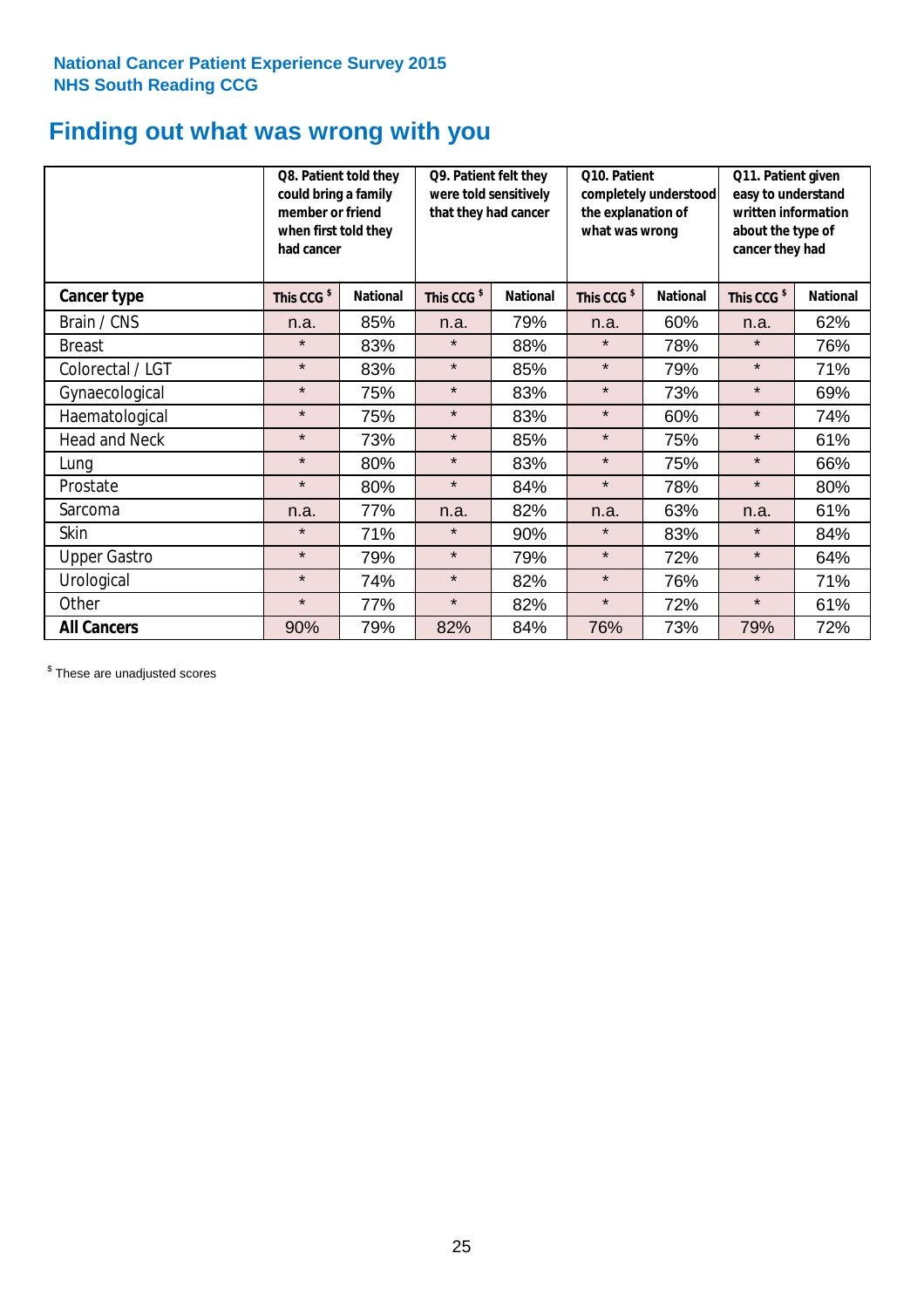### **Deciding the best treatment for you**

|                      | treatment options<br>were completely<br>explained | <b>Q12. Patient felt that</b> | Q13. Possible side<br>understandable way | effects explained in an | Q14. Patient given<br>practical advice and<br>support in dealing with<br>side effects of<br>treatment |                 |  |
|----------------------|---------------------------------------------------|-------------------------------|------------------------------------------|-------------------------|-------------------------------------------------------------------------------------------------------|-----------------|--|
| <b>Cancer type</b>   | This CCG <sup>\$</sup>                            | <b>National</b>               | This CCG <sup>\$</sup>                   | <b>National</b>         | This CCG <sup>\$</sup>                                                                                | <b>National</b> |  |
| Brain / CNS          | n.a.                                              | 80%                           | n.a.                                     | 71%                     | n.a.                                                                                                  | 62%             |  |
| <b>Breast</b>        | $\star$                                           | 84%                           | $\star$                                  | 76%                     | $\star$                                                                                               | 69%             |  |
| Colorectal / LGT     | $\star$                                           | 85%                           | $\star$                                  | 75%                     | $\star$                                                                                               | 68%             |  |
| Gynaecological       | $\star$                                           | 84%                           | $\star$                                  | 76%                     | $\star$                                                                                               | 68%             |  |
| Haematological       | $\star$                                           | 81%                           | $\star$                                  | 69%                     | $\star$                                                                                               | 65%             |  |
| <b>Head and Neck</b> | n.a.                                              | 85%                           | $\star$                                  | 72%                     | $\star$                                                                                               | 67%             |  |
| Lung                 | $\star$                                           | 84%                           | $\star$                                  | 74%                     | $\star$                                                                                               | 69%             |  |
| Prostate             | $\star$                                           | 80%                           | $\star$                                  | 71%                     | $\star$                                                                                               | 61%             |  |
| Sarcoma              | n.a.                                              | 82%                           | n.a.                                     | 75%                     | n.a.                                                                                                  | 66%             |  |
| Skin                 | $\star$                                           | 88%                           | $\star$                                  | 75%                     | n.a.                                                                                                  | 74%             |  |
| <b>Upper Gastro</b>  | $\star$                                           | 83%                           | $\star$                                  | 72%                     | $\star$                                                                                               | 66%             |  |
| Urological           | $\star$                                           | 80%                           | $\star$                                  | 69%                     | $\star$                                                                                               | 61%             |  |
| Other                | $\star$                                           | 80%                           | $\star$                                  | 72%                     | $\star$                                                                                               | 64%             |  |
| <b>All Cancers</b>   | 88%                                               | 83%                           | 78%                                      | 73%                     | 75%                                                                                                   | 66%             |  |

|                      | in the future          | Q15. Patient definitely<br>told about side effects<br>that could affect them | Q16. Patient definitely<br>involved in decisions<br>about care and<br>treatment |                 |  |
|----------------------|------------------------|------------------------------------------------------------------------------|---------------------------------------------------------------------------------|-----------------|--|
| <b>Cancer type</b>   | This CCG <sup>\$</sup> | <b>National</b>                                                              | This CCG <sup>\$</sup>                                                          | <b>National</b> |  |
| Brain / CNS          | n.a.                   | 56%                                                                          | n.a.                                                                            | 74%             |  |
| <b>Breast</b>        | $\star$                | 55%                                                                          | $\star$                                                                         | 79%             |  |
| Colorectal / LGT     | $\star$                | 56%                                                                          | $\star$                                                                         | 79%             |  |
| Gynaecological       | $\star$<br>54%         |                                                                              | $\star$                                                                         | 76%             |  |
| Haematological       | $\star$<br>50%         |                                                                              | $\star$                                                                         | 77%             |  |
| <b>Head and Neck</b> | $\star$                | 58%                                                                          | $\star$                                                                         | 76%             |  |
| Lung                 | $\star$                | 54%                                                                          | $\star$                                                                         | 78%             |  |
| Prostate             | $\star$                | 63%                                                                          | $\star$                                                                         | 79%             |  |
| Sarcoma              | n.a.                   | 54%                                                                          | n.a.                                                                            | 77%             |  |
| Skin                 | $\star$                | 66%                                                                          | n.a.                                                                            | 86%             |  |
| <b>Upper Gastro</b>  | $\star$                | 53%                                                                          | $\star$                                                                         | 77%             |  |
| Urological           | $\star$                | 52%                                                                          | $\star$                                                                         | 75%             |  |
| Other                | $\star$                | 51%                                                                          | $\star$                                                                         | 75%             |  |
| <b>All Cancers</b>   | 60%                    | 54%                                                                          | 82%                                                                             | 78%             |  |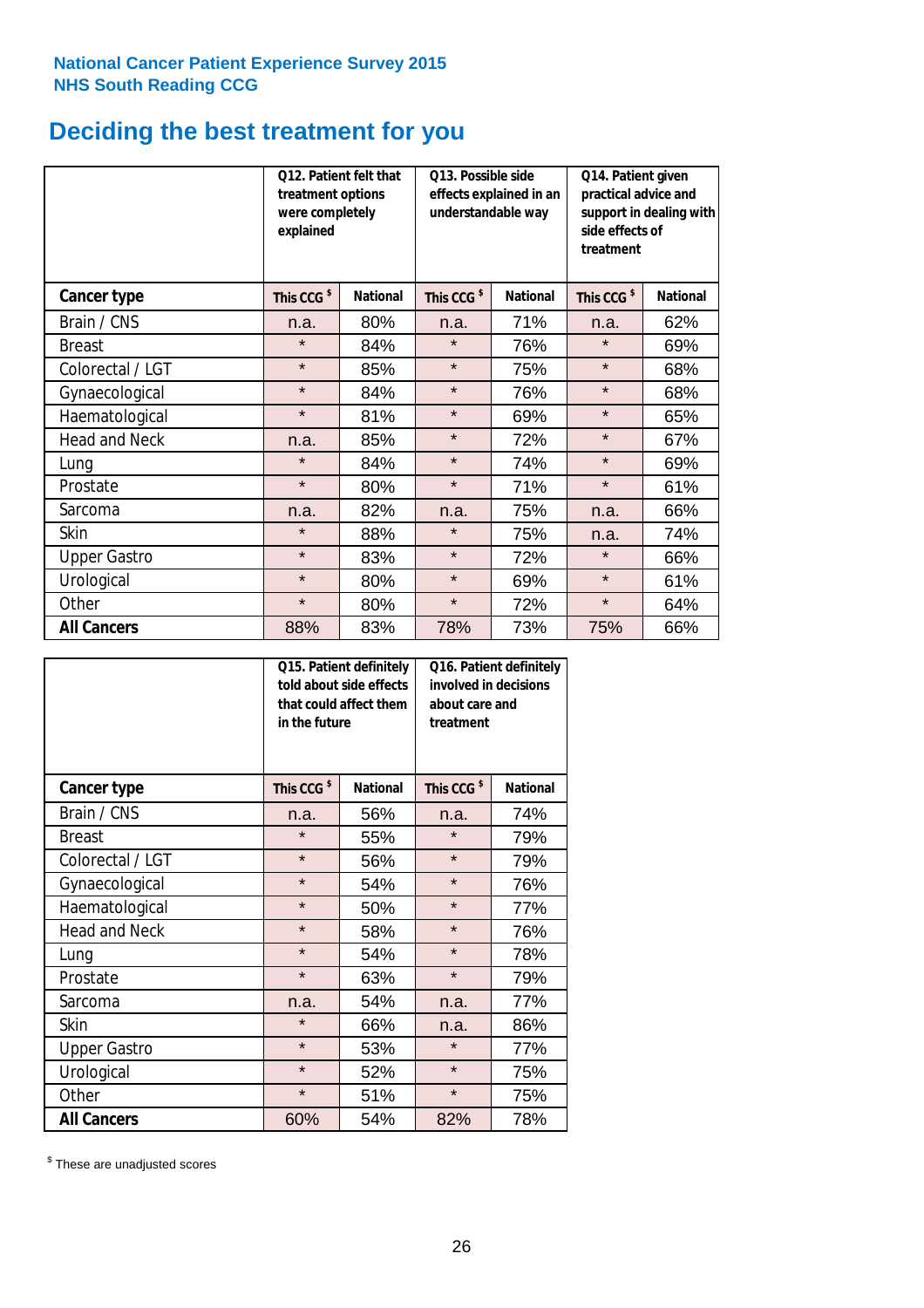## **Clinical Nurse Specialist**

|                      | would support them<br>through their<br>treatment | Q17. Patient given the<br>name of the CNS who | Q18. Patient found it<br>easy to contact their<br><b>CNS</b> |                 | <b>Q19. Get</b><br>understandable<br>answers to important<br>questions all or most<br>of the time |                 |
|----------------------|--------------------------------------------------|-----------------------------------------------|--------------------------------------------------------------|-----------------|---------------------------------------------------------------------------------------------------|-----------------|
| <b>Cancer type</b>   | This CCG <sup>\$</sup>                           | <b>National</b>                               | This CCG <sup>\$</sup>                                       | <b>National</b> | This CCG <sup>\$</sup>                                                                            | <b>National</b> |
| Brain / CNS          | n.a.                                             | 95%                                           | n.a.                                                         | 84%             | n.a.                                                                                              | 85%             |
| <b>Breast</b>        | $\star$                                          | 94%                                           | $\star$                                                      | 85%             | $\star$                                                                                           | 88%             |
| Colorectal / LGT     | $\star$                                          | 91%                                           | $\star$                                                      | 88%             | $\star$                                                                                           | 90%             |
| Gynaecological       | $\star$                                          | 93%                                           | $\star$                                                      | 86%             | $\star$                                                                                           | 87%             |
| Haematological       | $\star$                                          | 89%                                           | $\star$                                                      | 89%             | $\star$                                                                                           | 90%             |
| <b>Head and Neck</b> | $\star$                                          | 88%                                           | $\star$                                                      | 86%             | $\star$                                                                                           | 88%             |
| Lung                 | $\star$                                          | 93%                                           | $\star$                                                      | 89%             | $\star$                                                                                           | 89%             |
| Prostate             | $\star$                                          | 89%                                           | $\star$                                                      | 83%             | $\star$                                                                                           | 88%             |
| Sarcoma              | n.a.                                             | 87%                                           | n.a.                                                         | 86%             | n.a.                                                                                              | 88%             |
| Skin                 | $\star$                                          | 88%                                           | n.a.                                                         | 90%             | n.a.                                                                                              | 92%             |
| <b>Upper Gastro</b>  | $\star$                                          | 92%                                           | $\star$                                                      | 87%             | $\star$                                                                                           | 88%             |
| Urological           | $\star$                                          | 80%                                           | $\star$                                                      | 85%             | $\star$                                                                                           | 88%             |
| Other                | $\star$                                          | 86%                                           | $\star$                                                      | 86%             | $\star$                                                                                           | 87%             |
| <b>All Cancers</b>   | 91%                                              | 90%                                           | 90%                                                          | 87%             | 93%                                                                                               | 88%             |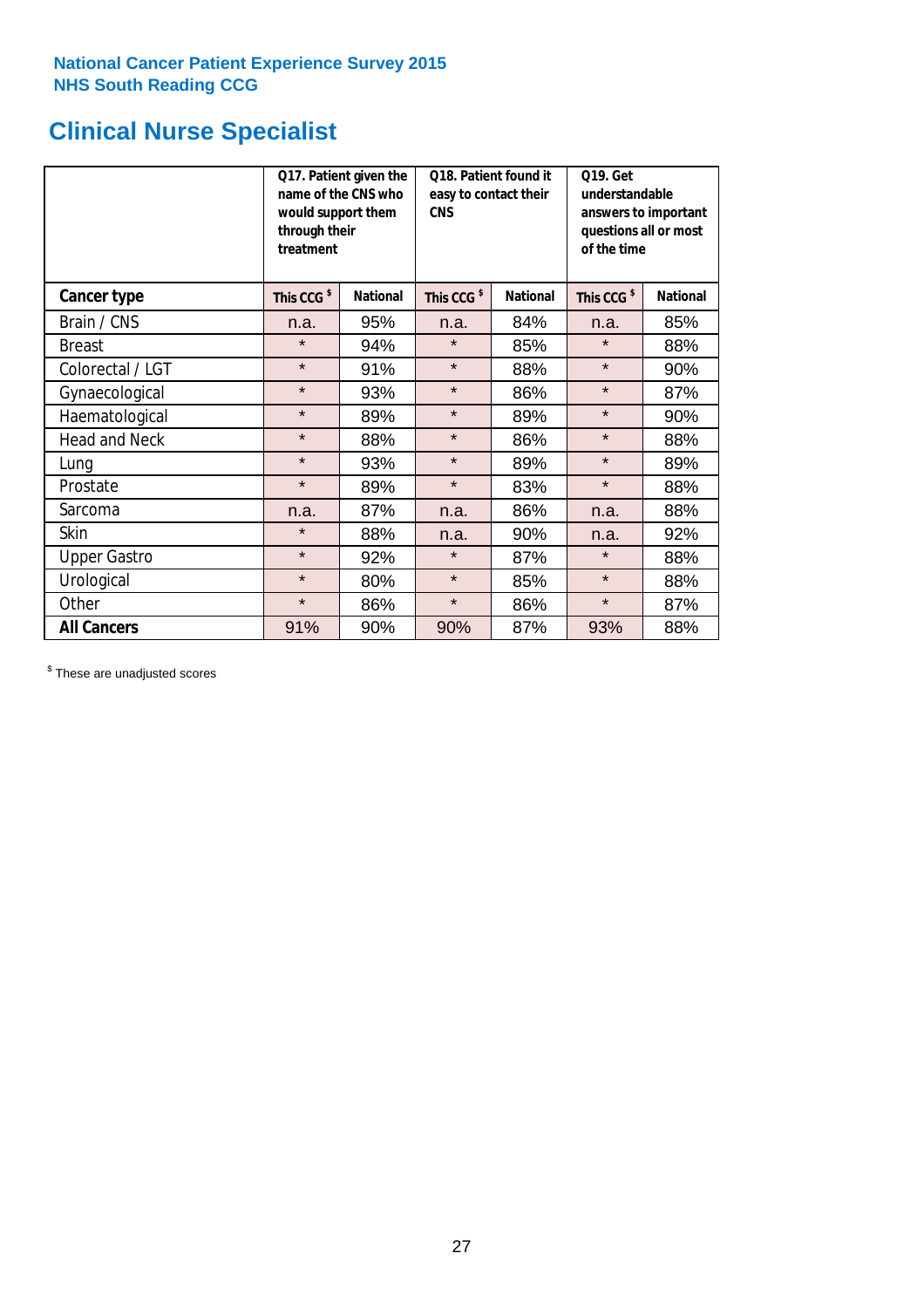## **Support for people with cancer**

|                      |                        | Q20. Hospital staff<br>gave information<br>gave information<br>about support groups<br>day activities |                        | Q21. Hospital staff<br>about impact cancer<br>could have on day to | Q22. Hospital staff<br>gave information on<br>getting financial help |                 | Q23. Hospital staff told<br>patient they could get<br>free prescriptions |                 |
|----------------------|------------------------|-------------------------------------------------------------------------------------------------------|------------------------|--------------------------------------------------------------------|----------------------------------------------------------------------|-----------------|--------------------------------------------------------------------------|-----------------|
| Cancer type          | This CCG <sup>\$</sup> | <b>National</b>                                                                                       | This CCG <sup>\$</sup> | <b>National</b>                                                    | This CCG <sup>\$</sup>                                               | <b>National</b> | This CCG <sup>\$</sup>                                                   | <b>National</b> |
| Brain / CNS          | n.a.                   | 85%                                                                                                   | n.a.                   | 80%                                                                | n.a.                                                                 | 72%             | n.a.                                                                     | 79%             |
| <b>Breast</b>        | $\star$                | 88%                                                                                                   | $\star$                | 85%                                                                | $\star$                                                              | 60%             | $\star$                                                                  | 80%             |
| Colorectal / LGT     | $\star$                | 82%                                                                                                   | $\star$                | 82%                                                                | $\star$                                                              | 52%             | $\star$                                                                  | 83%             |
| Gynaecological       | $\star$                | 83%                                                                                                   | $\star$                | 81%                                                                | $\star$                                                              | 58%             | $\star$                                                                  | 76%             |
| Haematological       | $\star$                | 82%                                                                                                   | $\star$                | 82%                                                                | $\star$                                                              | 56%             | $\star$                                                                  | 86%             |
| <b>Head and Neck</b> | $\star$                | 83%                                                                                                   | $\star$                | 80%                                                                | n.a.                                                                 | 55%             | $\star$                                                                  | 80%             |
| Lung                 | $\star$                | 82%                                                                                                   | $\star$                | 80%                                                                | $\star$                                                              | 68%             | $\star$                                                                  | 85%             |
| Prostate             | $\star$                | 85%                                                                                                   | $\star$                | 81%                                                                | $\star$                                                              | 41%             | n.a.                                                                     | 76%             |
| Sarcoma              | n.a.                   | 82%                                                                                                   | n.a.                   | 80%                                                                | n.a.                                                                 | 57%             | n.a.                                                                     | 75%             |
| Skin                 | n.a.                   | 85%                                                                                                   | n.a.                   | 85%                                                                | n.a.                                                                 | 51%             | $\star$                                                                  | 65%             |
| <b>Upper Gastro</b>  | $\star$                | 82%                                                                                                   | $\star$                | 78%                                                                | $\star$                                                              | 57%             | n.a.                                                                     | 83%             |
| Urological           | $\star$                | 71%                                                                                                   | $\star$                | 70%                                                                | $\star$                                                              | 33%             | $\star$                                                                  | 69%             |
| Other                | $\star$                | 80%                                                                                                   | $\star$                | 77%                                                                | $\star$                                                              | 53%             | $\star$                                                                  | 79%             |
| <b>All Cancers</b>   | 88%                    | 83%                                                                                                   | 85%                    | 81%                                                                | 58%                                                                  | 55%             | 94%                                                                      | 80%             |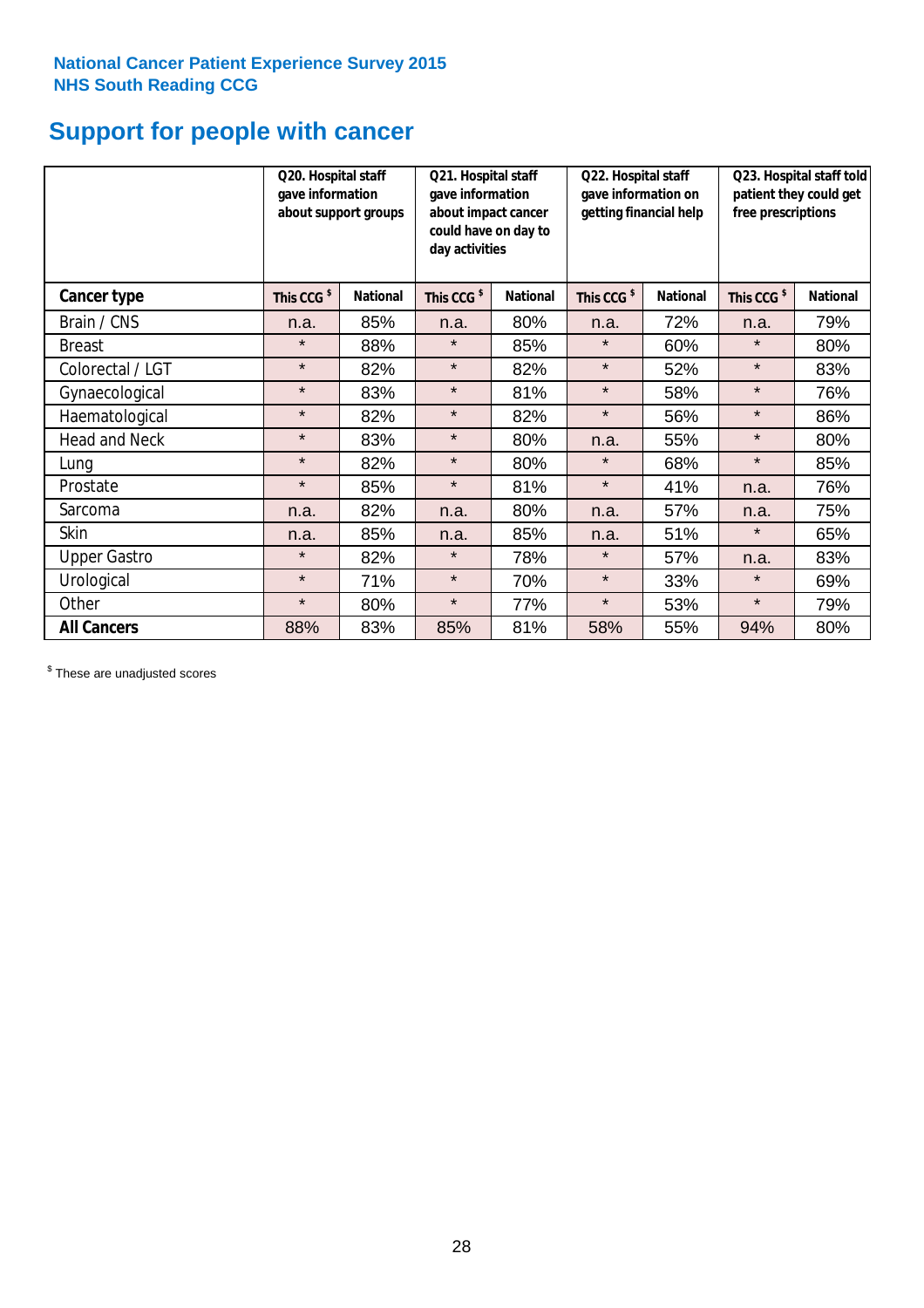### **Operations**

|                      | Q26. Staff explained<br>how operation had<br>gone in<br>understandable way |                 |  |  |
|----------------------|----------------------------------------------------------------------------|-----------------|--|--|
| <b>Cancer type</b>   | This CCG <sup>\$</sup>                                                     | <b>National</b> |  |  |
| Brain / CNS          | n.a.                                                                       | 75%             |  |  |
| <b>Breast</b>        | $\star$                                                                    | 77%             |  |  |
| Colorectal / LGT     | $\star$                                                                    | 81%             |  |  |
| Gynaecological       | $\star$                                                                    | 79%             |  |  |
| Haematological       | 75%<br>n.a.                                                                |                 |  |  |
| <b>Head and Neck</b> | n.a.                                                                       | 77%             |  |  |
| Lung                 | $\star$                                                                    | 76%             |  |  |
| Prostate             | $\star$                                                                    | 76%             |  |  |
| Sarcoma              | n.a.                                                                       | 80%             |  |  |
| Skin                 | $\star$                                                                    | 84%             |  |  |
| <b>Upper Gastro</b>  | $\star$                                                                    | 81%             |  |  |
| Urological           | $\star$                                                                    | 74%             |  |  |
| Other                | $\star$<br>78%                                                             |                 |  |  |
| <b>All Cancers</b>   | 90%                                                                        | 78%             |  |  |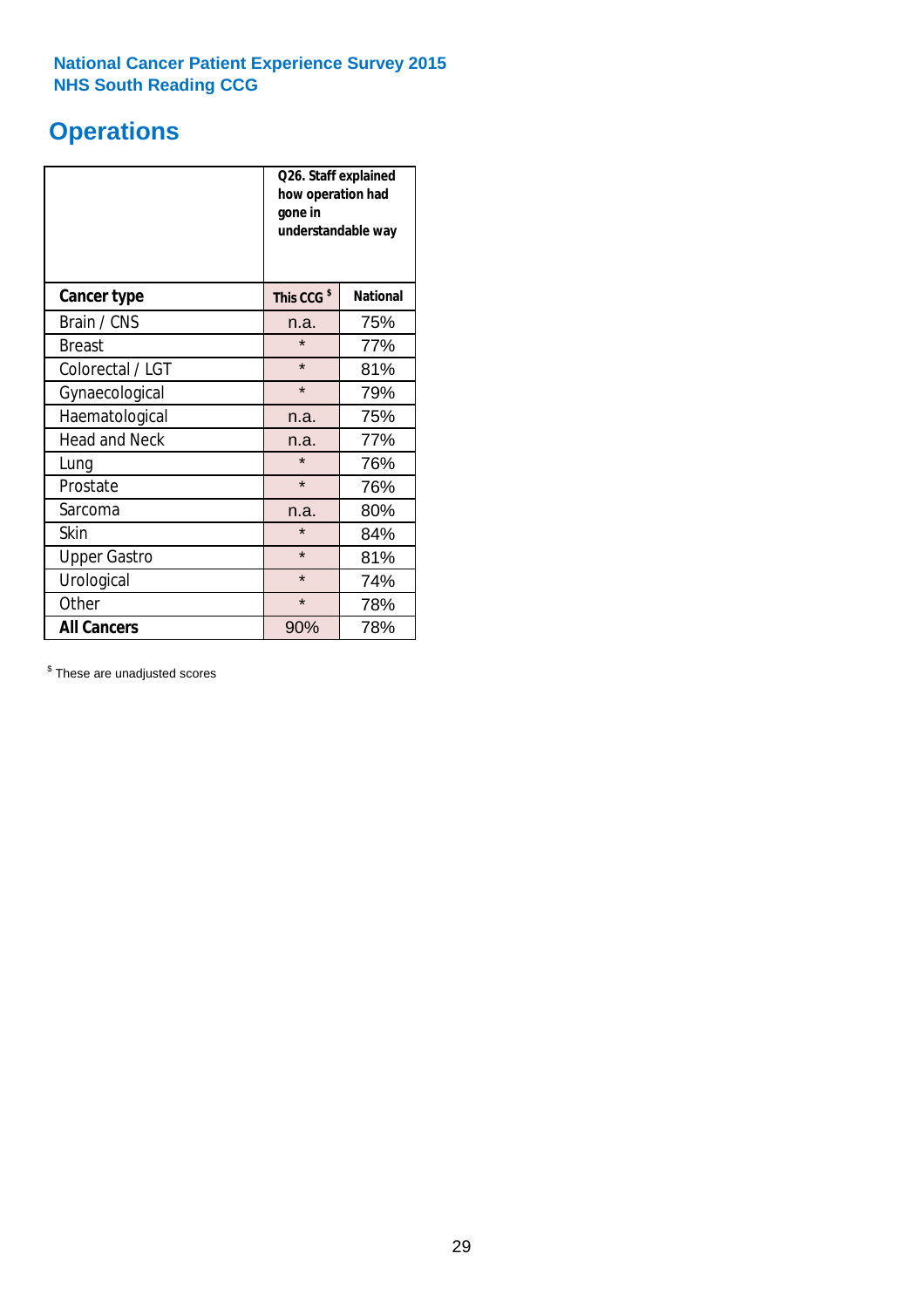### **Hospital care as an inpatient (Part 1 of 2)**

|                      |                        | Q29. Patient had<br>Q28. Groups of doctors<br>or nurses did not talk<br>confidence and trust in<br>in front of patient as if<br>all doctors treating<br>they were not there<br>them |                        | Q30. Patient's family<br>or someone close<br>definitely had<br>opportunity to talk to<br>doctor |                        | Q31. Patient had<br>confidence and trust in I<br>all ward nurses |                        |                 |
|----------------------|------------------------|-------------------------------------------------------------------------------------------------------------------------------------------------------------------------------------|------------------------|-------------------------------------------------------------------------------------------------|------------------------|------------------------------------------------------------------|------------------------|-----------------|
| Cancer type          | This CCG <sup>\$</sup> | <b>National</b>                                                                                                                                                                     | This CCG <sup>\$</sup> | <b>National</b>                                                                                 | This CCG <sup>\$</sup> | <b>National</b>                                                  | This CCG <sup>\$</sup> | <b>National</b> |
| Brain / CNS          | n.a.                   | 68%                                                                                                                                                                                 | n.a.                   | 78%                                                                                             | n.a.                   | 65%                                                              | n.a.                   | 67%             |
| <b>Breast</b>        | $\star$                | 89%                                                                                                                                                                                 | $\star$                | 86%                                                                                             | $\star$                | 73%                                                              | $\star$                | 74%             |
| Colorectal / LGT     | $\star$                | 75%                                                                                                                                                                                 | $\star$                | 85%                                                                                             | $\star$                | 72%                                                              | $\star$                | 68%             |
| Gynaecological       | $\star$                | 84%                                                                                                                                                                                 | $\star$                | 86%                                                                                             | $\star$                | 71%                                                              | $\star$                | 69%             |
| Haematological       | $\star$                | 80%                                                                                                                                                                                 | $\star$                | 81%                                                                                             | n.a.                   | 75%                                                              | $\star$                | 73%             |
| <b>Head and Neck</b> | n.a.                   | 79%                                                                                                                                                                                 | n.a.                   | 85%                                                                                             | n.a.                   | 73%                                                              | n.a.                   | 72%             |
| Lung                 | $\star$                | 75%                                                                                                                                                                                 | $\star$                | 82%                                                                                             | $\star$                | 71%                                                              | $\star$                | 73%             |
| Prostate             | $\star$                | 84%                                                                                                                                                                                 | $\star$                | 87%                                                                                             | $\star$                | 72%                                                              | $\star$                | 75%             |
| Sarcoma              | n.a.                   | 82%                                                                                                                                                                                 | n.a.                   | 85%                                                                                             | n.a.                   | 75%                                                              | n.a.                   | 70%             |
| Skin                 | n.a.                   | 85%                                                                                                                                                                                 | n.a.                   | 90%                                                                                             | n.a.                   | 79%                                                              | n.a.                   | 84%             |
| <b>Upper Gastro</b>  | $\star$                | 75%                                                                                                                                                                                 | $\star$                | 83%                                                                                             | $\star$                | 72%                                                              | $\star$                | 70%             |
| Urological           | $\star$                | 80%                                                                                                                                                                                 | $\star$                | 84%                                                                                             | $\star$                | 67%                                                              | $\star$                | 75%             |
| Other                | $\star$                | 79%                                                                                                                                                                                 | $\star$                | 79%                                                                                             | $\star$                | 70%                                                              | $\star$                | 69%             |
| <b>All Cancers</b>   | 86%                    | 81%                                                                                                                                                                                 | 89%                    | 84%                                                                                             | 72%                    | 72%                                                              | 76%                    | 72%             |

|                      | Q32. Always / nearly<br>always enough nurses<br>on duty |                 | Q33. All staff asked<br>patient what name<br>they preferred to be<br>called by |                 | Q34. Always given<br>enough privacy when<br>discussing condition or<br>treatment |                 | Q35. Patient was able<br>to discuss worries or<br>fears with staff during<br>visit |                 |
|----------------------|---------------------------------------------------------|-----------------|--------------------------------------------------------------------------------|-----------------|----------------------------------------------------------------------------------|-----------------|------------------------------------------------------------------------------------|-----------------|
| <b>Cancer type</b>   | This CCG <sup>\$</sup>                                  | <b>National</b> | This CCG <sup>\$</sup>                                                         | <b>National</b> | This CCG <sup>\$</sup>                                                           | <b>National</b> | This CCG <sup>\$</sup>                                                             | <b>National</b> |
| Brain / CNS          | n.a.                                                    | 64%             | n.a.                                                                           | 69%             | n.a.                                                                             | 80%             | n.a.                                                                               | 44%             |
| <b>Breast</b>        | $\star$                                                 | 69%             | $\star$                                                                        | 60%             | $\star$                                                                          | 86%             | $\star$                                                                            | 53%             |
| Colorectal / LGT     | $\star$                                                 | 61%             | $\star$                                                                        | 70%             | $\star$                                                                          | 84%             | $\star$                                                                            | 54%             |
| Gynaecological       | $\star$                                                 | 65%             | $\star$                                                                        | 63%             | $\star$                                                                          | 82%             | $\star$                                                                            | 50%             |
| Haematological       | $\star$                                                 | 63%             | $\star$                                                                        | 67%             | $\star$                                                                          | 86%             | n.a.                                                                               | 55%             |
| <b>Head and Neck</b> | n.a.                                                    | 67%             | n.a.                                                                           | 66%             | n.a.                                                                             | 85%             | n.a.                                                                               | 50%             |
| Lung                 | $\star$                                                 | 68%             | $\star$                                                                        | 71%             | $\star$                                                                          | 84%             | $\star$                                                                            | 49%             |
| Prostate             | $\star$                                                 | 71%             | $\star$                                                                        | 67%             | $\star$                                                                          | 87%             | n.a.                                                                               | 52%             |
| Sarcoma              | n.a.                                                    | 68%             | n.a.                                                                           | 71%             | n.a.                                                                             | 87%             | n.a.                                                                               | 52%             |
| Skin                 | n.a.                                                    | 81%             | n.a.                                                                           | 67%             | n.a.                                                                             | 89%             | n.a.                                                                               | 61%             |
| <b>Upper Gastro</b>  | $\star$                                                 | 62%             | $\star$                                                                        | 75%             | $\star$                                                                          | 83%             | $\star$                                                                            | 53%             |
| Urological           | $\star$                                                 | 68%             | $\star$                                                                        | 71%             | $\star$                                                                          | 84%             | $\star$                                                                            | 46%             |
| Other                | $\star$                                                 | 62%             | $\star$                                                                        | 66%             | $\star$                                                                          | 82%             | $\star$                                                                            | 48%             |
| <b>All Cancers</b>   | 81%                                                     | 66%             | 68%                                                                            | 67%             | 89%                                                                              | 85%             | 76%                                                                                | 52%             |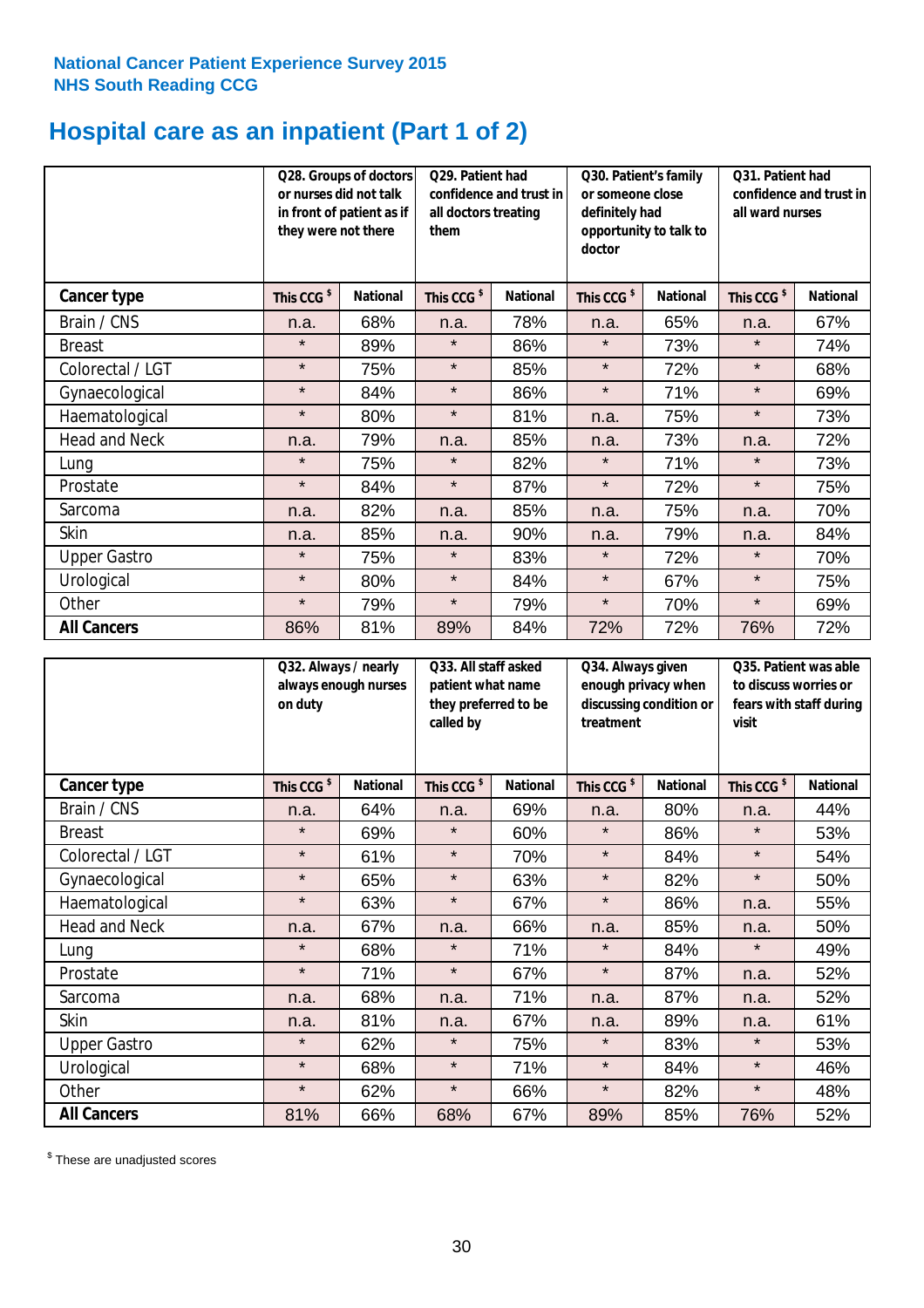### **Hospital care as an inpatient (Part 2 of 2)**

|                      | Q36. Hospital staff<br>definitely did<br>everything to help<br>control pain |                 | Q37. Always treated<br>with respect and<br>dignity by staff |                 | Q38. Given clear<br>written information<br>about what should /<br>should not do post<br>discharge |                 | Q39. Staff told patient<br>who to contact if<br>worried post discharge |                 |
|----------------------|-----------------------------------------------------------------------------|-----------------|-------------------------------------------------------------|-----------------|---------------------------------------------------------------------------------------------------|-----------------|------------------------------------------------------------------------|-----------------|
| Cancer type          | This CCG <sup>\$</sup>                                                      | <b>National</b> | This CCG <sup>\$</sup>                                      | <b>National</b> | This CCG <sup>\$</sup>                                                                            | <b>National</b> | This CCG <sup>\$</sup>                                                 | <b>National</b> |
| Brain / CNS          | n.a.                                                                        | 82%             | n.a.                                                        | 84%             | n.a.                                                                                              | 79%             | n.a.                                                                   | 91%             |
| <b>Breast</b>        | $\star$                                                                     | 86%             | $\star$                                                     | 88%             | $\star$                                                                                           | 90%             | $\star$                                                                | 95%             |
| Colorectal / LGT     | $\star$                                                                     | 84%             | $\star$                                                     | 86%             | $\star$                                                                                           | 83%             | $\star$                                                                | 94%             |
| Gynaecological       | $\star$                                                                     | 83%             | $\star$                                                     | 85%             | $\star$                                                                                           | 86%             | $\star$                                                                | 93%             |
| Haematological       | n.a.                                                                        | 84%             | $\star$                                                     | 89%             | $\star$                                                                                           | 79%             | $\star$                                                                | 95%             |
| <b>Head and Neck</b> | n.a.                                                                        | 84%             | n.a.                                                        | 88%             | n.a.                                                                                              | 86%             | n.a.                                                                   | 92%             |
| Lung                 | $\star$                                                                     | 83%             | $\star$                                                     | 87%             | $\star$                                                                                           | 81%             | $\star$                                                                | 92%             |
| Prostate             | n.a.                                                                        | 85%             | $\star$                                                     | 91%             | $\star$                                                                                           | 87%             | $\star$                                                                | 94%             |
| Sarcoma              | n.a.                                                                        | 86%             | n.a.                                                        | 91%             | n.a.                                                                                              | 83%             | n.a.                                                                   | 94%             |
| Skin                 | n.a.                                                                        | 88%             | n.a.                                                        | 93%             | n.a.                                                                                              | 91%             | n.a.                                                                   | 97%             |
| <b>Upper Gastro</b>  | $\star$                                                                     | 83%             | $\star$                                                     | 86%             | $\star$                                                                                           | 79%             | $\star$                                                                | 93%             |
| Urological           | $\star$                                                                     | 80%             | $\star$                                                     | 88%             | $\star$                                                                                           | 83%             | $\star$                                                                | 90%             |
| Other                | $\star$                                                                     | 82%             | $\star$                                                     | 85%             | $\star$                                                                                           | 80%             | $\star$                                                                | 92%             |
| <b>All Cancers</b>   | 85%                                                                         | 84%             | 100%                                                        | 87%             | 91%                                                                                               | 84%             | 91%                                                                    | 94%             |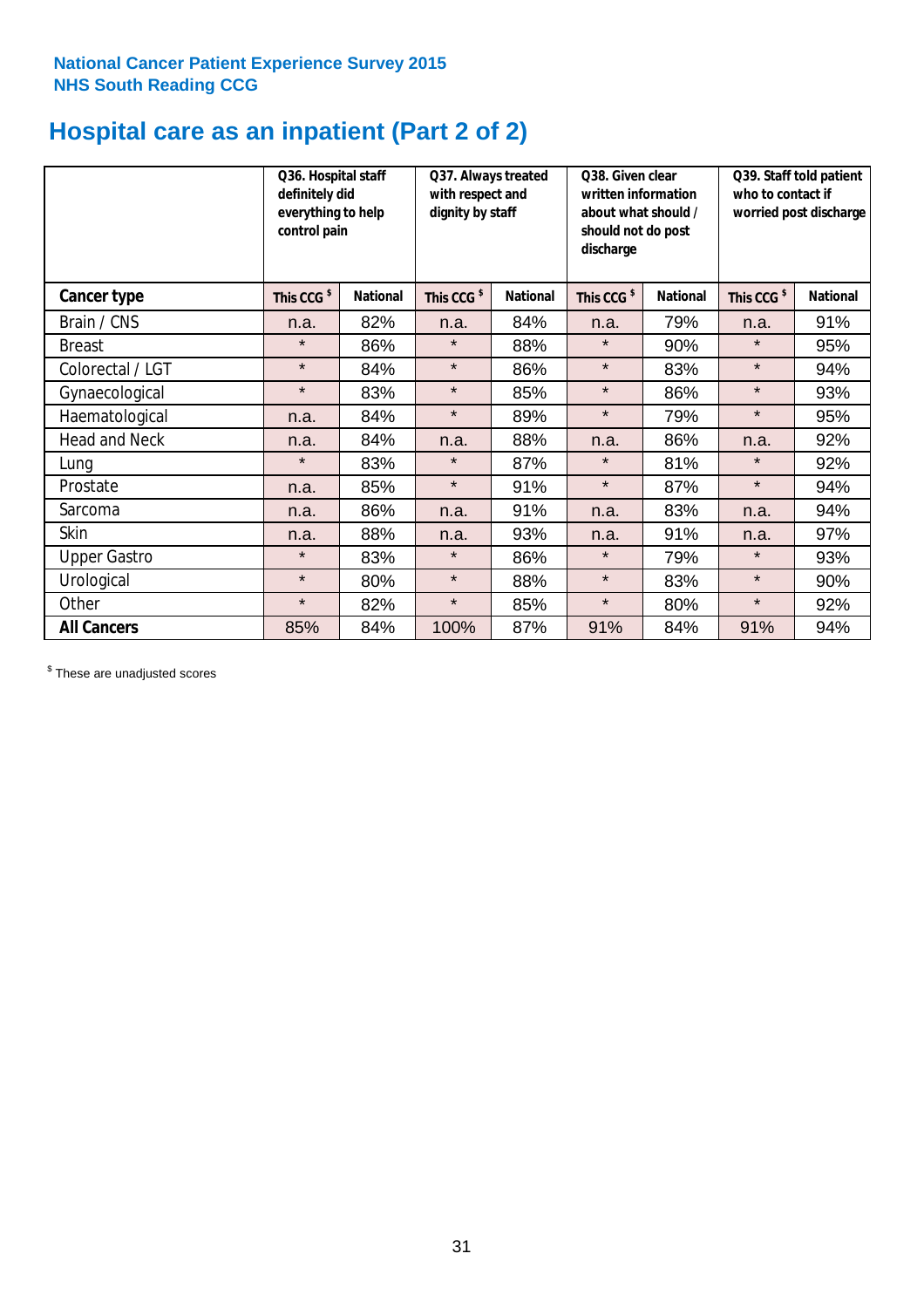## **Hospital care as a day patient / outpatient**

|                      | to discuss worries or<br>visit | Q41. Patient was able<br>fears with staff during | Q42. Doctor had the<br>right notes and other<br>documentation with<br>them |                 | Q44. Beforehand<br>patient had all<br>information needed<br>about radiotherapy<br>treatment |                 | Q45. Patient given<br>understandable<br>information about<br>whether radiotherapy<br>was working |                 |
|----------------------|--------------------------------|--------------------------------------------------|----------------------------------------------------------------------------|-----------------|---------------------------------------------------------------------------------------------|-----------------|--------------------------------------------------------------------------------------------------|-----------------|
| <b>Cancer type</b>   | This CCG <sup>\$</sup>         | <b>National</b>                                  | This CCG <sup>\$</sup>                                                     | <b>National</b> | This CCG <sup>\$</sup>                                                                      | <b>National</b> | This CCG <sup>\$</sup>                                                                           | <b>National</b> |
| Brain / CNS          | n.a.                           | 65%                                              | n.a.                                                                       | 94%             | n.a.                                                                                        | 85%             | n.a.                                                                                             | 52%             |
| <b>Breast</b>        | $\star$                        | 70%                                              | $\star$                                                                    | 95%             | $\star$                                                                                     | 87%             | $\star$                                                                                          | 60%             |
| Colorectal / LGT     | $\star$                        | 73%                                              | $\star$                                                                    | 95%             | $\star$                                                                                     | 85%             | $\star$                                                                                          | 55%             |
| Gynaecological       | $\star$                        | 70%                                              | $\star$                                                                    | 96%             | $\star$                                                                                     | 85%             | $\star$                                                                                          | 64%             |
| Haematological       | $\star$                        | 74%                                              | $\star$                                                                    | 97%             | n.a.                                                                                        | 82%             | n.a.                                                                                             | 64%             |
| <b>Head and Neck</b> | $\star$                        | 69%                                              | $\star$                                                                    | 95%             | $\star$                                                                                     | 86%             | $\star$                                                                                          | 60%             |
| Lung                 | $\star$                        | 69%                                              | $\star$                                                                    | 96%             | n.a.                                                                                        | 86%             | n.a.                                                                                             | 59%             |
| Prostate             | $\star$                        | 69%                                              | $\star$                                                                    | 95%             | $\star$                                                                                     | 88%             | $\star$                                                                                          | 61%             |
| Sarcoma              | n.a.                           | 68%                                              | n.a.                                                                       | 97%             | n.a.                                                                                        | 88%             | n.a.                                                                                             | 63%             |
| Skin                 | $\star$                        | 73%                                              | $\star$                                                                    | 96%             | n.a.                                                                                        | 81%             | n.a.                                                                                             | 63%             |
| <b>Upper Gastro</b>  | $\star$                        | 68%                                              | $\star$                                                                    | 95%             | n.a.                                                                                        | 85%             | n.a.                                                                                             | 57%             |
| Urological           | $\star$                        | 65%                                              | $\star$                                                                    | 95%             | $\star$                                                                                     | 81%             | $\star$                                                                                          | 53%             |
| Other                | $\star$                        | 67%                                              | $\star$                                                                    | 95%             | $\star$                                                                                     | 83%             | $\star$                                                                                          | 59%             |
| <b>All Cancers</b>   | 74%                            | 70%                                              | 93%                                                                        | 96%             | 100%                                                                                        | 86%             | 76%                                                                                              | 60%             |

|                      | O47. Beforehand<br>patient had all<br>information needed<br>about chemotherapy<br>treatment |                 | Q48. Patient given<br>understandable<br>information about<br>whether<br>chemotherapy was<br>working |                 |  |
|----------------------|---------------------------------------------------------------------------------------------|-----------------|-----------------------------------------------------------------------------------------------------|-----------------|--|
| <b>Cancer type</b>   | This CCG <sup>\$</sup>                                                                      | <b>National</b> | This CCG <sup>\$</sup>                                                                              | <b>National</b> |  |
| Brain / CNS          | n.a.                                                                                        | 82%             | n.a.                                                                                                | 57%             |  |
| <b>Breast</b>        | $\star$                                                                                     | 83%             | $\star$                                                                                             | 62%             |  |
| Colorectal / LGT     | $\star$                                                                                     | 86%             | $\star$                                                                                             | 65%             |  |
| Gynaecological       | $\star$<br>86%                                                                              |                 | $\star$                                                                                             | 68%             |  |
| Haematological       | $\star$<br>85%                                                                              |                 | $\star$                                                                                             | 75%             |  |
| <b>Head and Neck</b> | n.a.                                                                                        | 80%             | n.a.                                                                                                | 52%             |  |
| Lung                 | $\star$                                                                                     | 85%             | $\star$                                                                                             | 68%             |  |
| Prostate             | n.a.                                                                                        | 83%             | n.a.                                                                                                | 69%             |  |
| Sarcoma              | n.a.                                                                                        | 82%             | n.a.                                                                                                | 70%             |  |
| Skin                 | n.a.                                                                                        | 92%             | n.a.                                                                                                | 80%             |  |
| <b>Upper Gastro</b>  | n.a.                                                                                        | 83%             | n.a.                                                                                                | 64%             |  |
| Urological           | n.a.                                                                                        | 83%             | n.a.                                                                                                | 66%             |  |
| Other                | $\star$                                                                                     | 85%             | $\star$                                                                                             | 70%             |  |
| <b>All Cancers</b>   | $\star$                                                                                     | 84%             | $\star$                                                                                             | 68%             |  |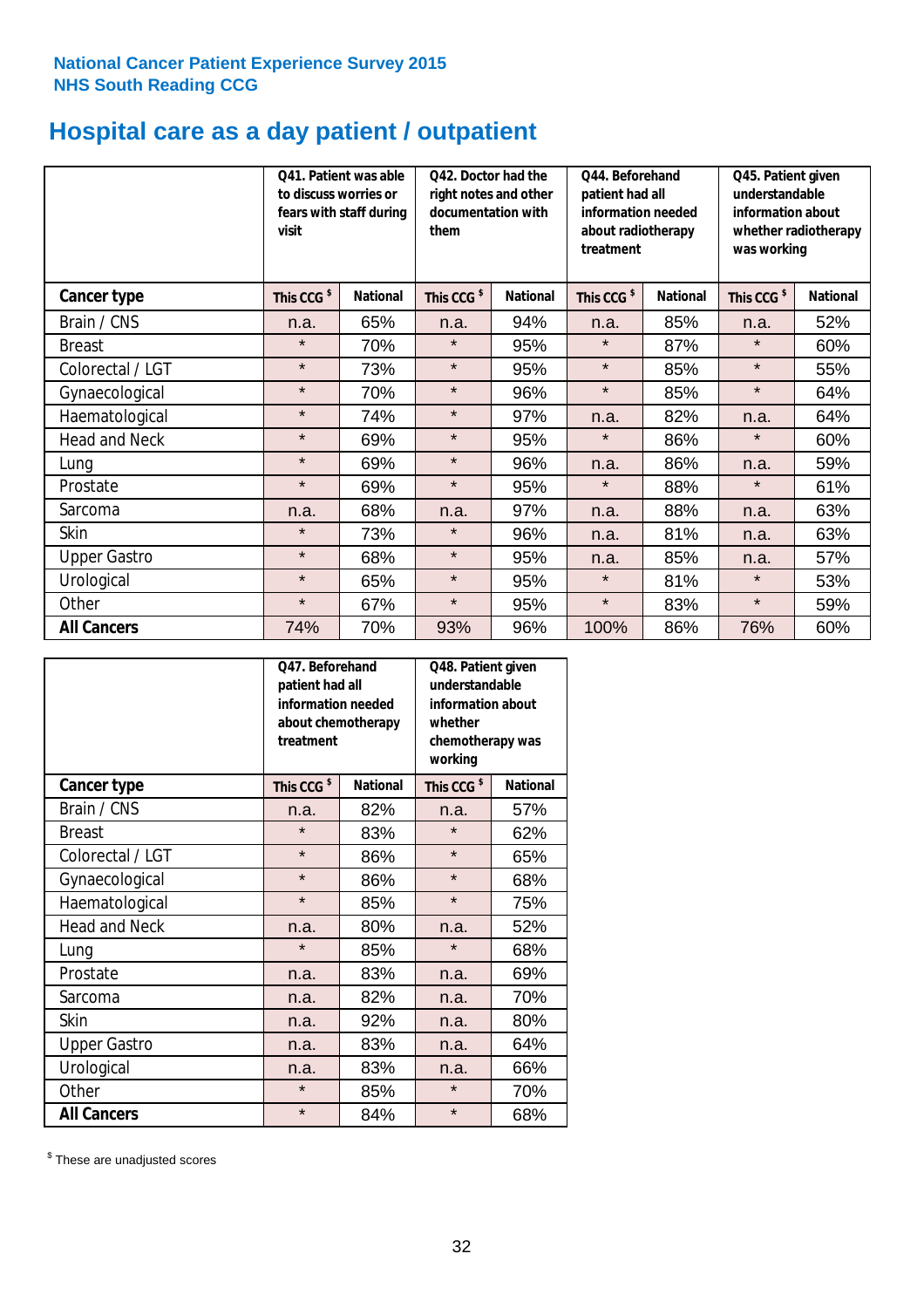### **Home care and support**

|                      | Q49. Hospital staff<br>gave family or | someone close all the<br>information needed to<br>help with care at home | Q50. Patient definitely<br>given enough support<br>from health or social<br>services during<br>treatment |                 | Q51. Patient definitely<br>given enough support<br>from health or social<br>services after<br>treatment |                 |
|----------------------|---------------------------------------|--------------------------------------------------------------------------|----------------------------------------------------------------------------------------------------------|-----------------|---------------------------------------------------------------------------------------------------------|-----------------|
| <b>Cancer type</b>   | This CCG <sup>\$</sup>                | <b>National</b>                                                          | This CCG <sup>\$</sup>                                                                                   | <b>National</b> | This CCG <sup>\$</sup>                                                                                  | <b>National</b> |
| Brain / CNS          | n.a.                                  | 56%                                                                      | n.a.                                                                                                     | 44%             | n.a.                                                                                                    | 44%             |
| <b>Breast</b>        | $\star$                               | 57%                                                                      | $\star$                                                                                                  | 54%             | $\star$                                                                                                 | 40%             |
| Colorectal / LGT     | $\star$                               | 60%                                                                      | $\star$                                                                                                  | 62%             | $\star$                                                                                                 | 52%             |
| Gynaecological       | $\star$                               | 56%                                                                      | $\star$                                                                                                  | 52%             | $\star$                                                                                                 | 42%             |
| Haematological       | $\star$                               | 60%                                                                      | n.a.                                                                                                     | 52%             | $\star$                                                                                                 | 43%             |
| <b>Head and Neck</b> | $\star$                               | 59%                                                                      | n.a.                                                                                                     | 53%             | n.a.                                                                                                    | 50%             |
| Lung                 | $\star$                               | 57%                                                                      | $\star$                                                                                                  | 52%             | $\star$                                                                                                 | 42%             |
| Prostate             | $\star$                               | 55%                                                                      | n.a.                                                                                                     | 47%             | n.a.                                                                                                    | 43%             |
| Sarcoma              | n.a.                                  | 59%                                                                      | n.a.                                                                                                     | 58%             | n.a.                                                                                                    | 53%             |
| Skin                 | $\star$                               | 67%                                                                      | $\star$                                                                                                  | 58%             | $\star$                                                                                                 | 61%             |
| <b>Upper Gastro</b>  | $\star$                               | 59%                                                                      | $\star$                                                                                                  | 54%             | $\star$                                                                                                 | 45%             |
| Urological           | $\star$                               | 55%                                                                      | n.a.                                                                                                     | 47%             | $\star$                                                                                                 | 44%             |
| Other                | $\star$                               | 54%                                                                      | $\star$                                                                                                  | 55%             | $\star$                                                                                                 | 48%             |
| <b>All Cancers</b>   | 73%                                   | 58%                                                                      | 69%                                                                                                      | 54%             | 58%                                                                                                     | 45%             |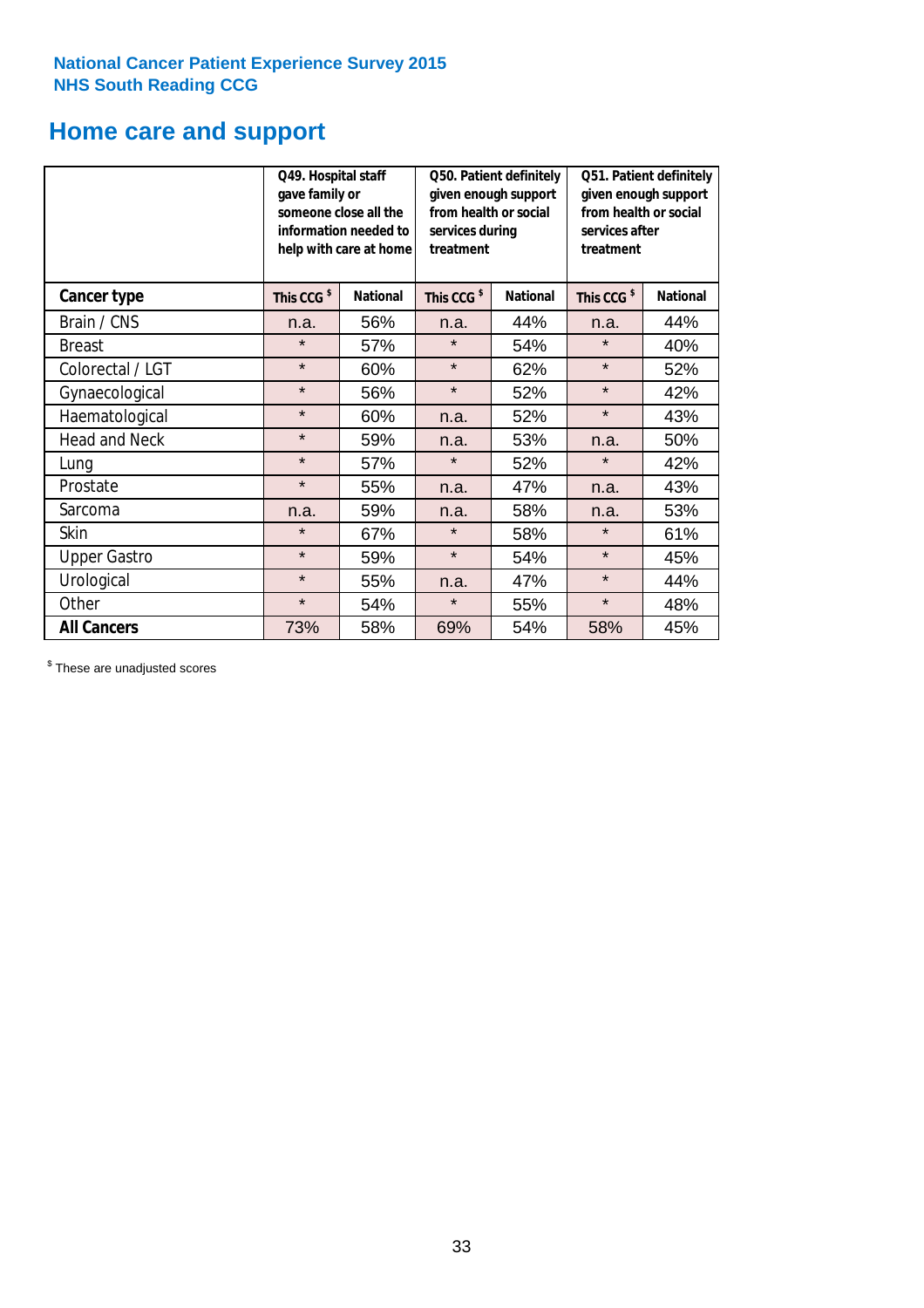## **Care from your general practice**

|                      | information about<br>treatment | Q52. GP given enough<br>patient's condition and | O53. Practice staff<br>definitely did<br>everything they could<br>to support patient |                 |  |
|----------------------|--------------------------------|-------------------------------------------------|--------------------------------------------------------------------------------------|-----------------|--|
| <b>Cancer type</b>   | This CCG <sup>\$</sup>         | <b>National</b>                                 | This CCG <sup>\$</sup>                                                               | <b>National</b> |  |
| Brain / CNS          | n.a.                           | 94%                                             | n.a.                                                                                 | 59%             |  |
| <b>Breast</b>        | $\star$                        | 96%                                             | $\star$                                                                              | 63%             |  |
| Colorectal / LGT     | $\star$                        | 95%                                             | $\star$                                                                              | 63%             |  |
| Gynaecological       | $\star$<br>95%                 |                                                 | $\star$                                                                              | 59%             |  |
| Haematological       | $\star$                        | 96%                                             | $\star$                                                                              | 61%             |  |
| <b>Head and Neck</b> | $\star$                        | 93%                                             | $\star$                                                                              | 60%             |  |
| Lung                 | $\star$                        | 95%                                             | $\star$                                                                              | 62%             |  |
| Prostate             | $\star$                        | 95%                                             | $\star$                                                                              | 67%             |  |
| Sarcoma              | n.a.                           | 97%                                             | n.a.                                                                                 | 65%             |  |
| Skin                 | $\star$                        | 97%                                             | $\star$                                                                              | 71%             |  |
| <b>Upper Gastro</b>  | $\star$                        | 94%                                             | $\star$                                                                              | 62%             |  |
| Urological           | $\star$                        | 95%                                             | $\star$                                                                              | 64%             |  |
| Other                | $\star$                        | 95%                                             | $\star$                                                                              | 61%             |  |
| <b>All Cancers</b>   | 92%                            | 95%                                             | 70%                                                                                  | 63%             |  |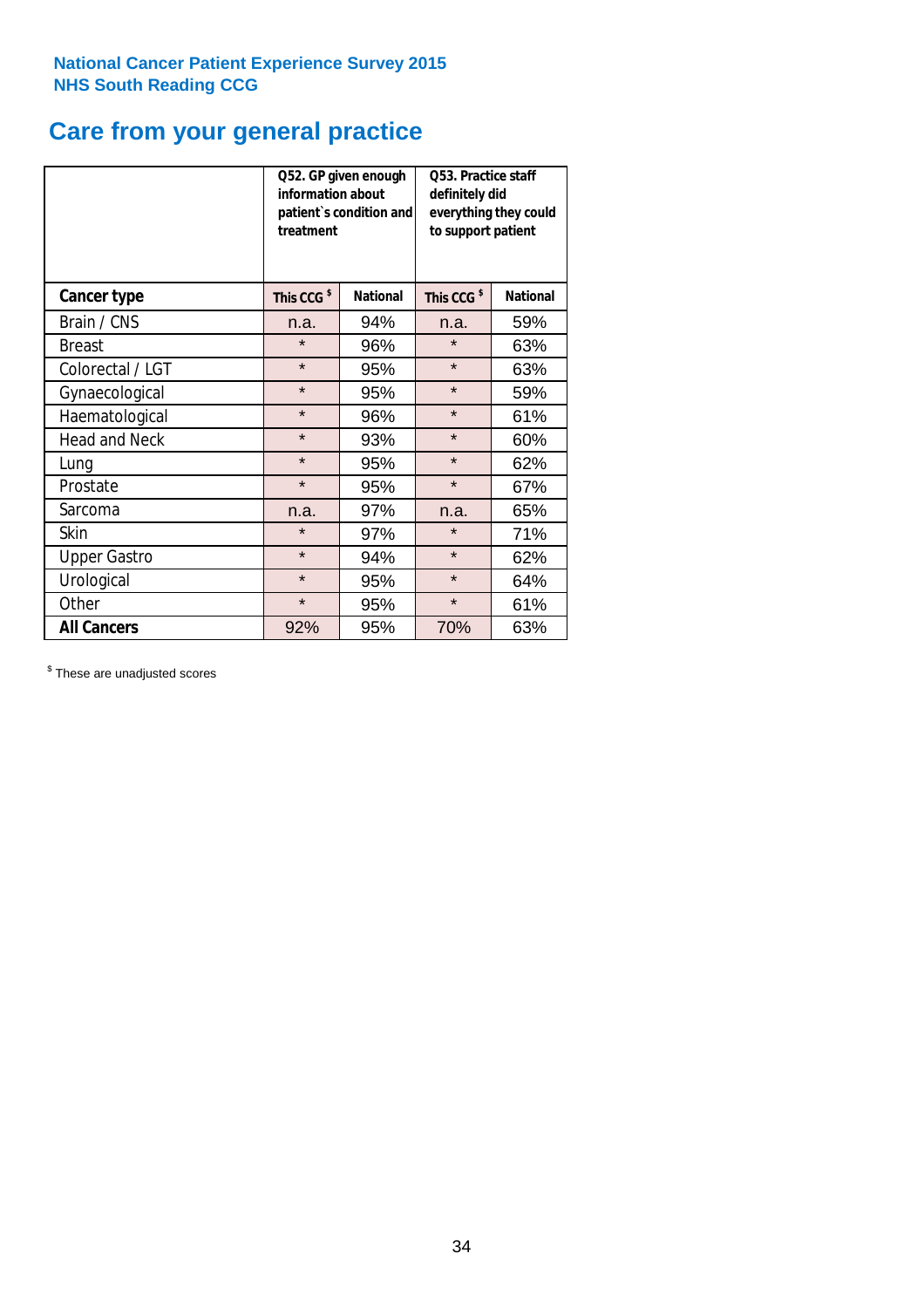### **Your overall NHS care**

|                      | Q54. Hospital and<br>community staff<br>always worked well<br>together |                 | care plan              | Q55. Patient given a |                        | Q56. Overall the<br>administration of the<br>care was very good /<br>qood |                        | Q57. Length of time for<br>attending clinics and<br>appointments was<br>right |  |
|----------------------|------------------------------------------------------------------------|-----------------|------------------------|----------------------|------------------------|---------------------------------------------------------------------------|------------------------|-------------------------------------------------------------------------------|--|
| <b>Cancer type</b>   | This CCG <sup>\$</sup>                                                 | <b>National</b> | This CCG <sup>\$</sup> | <b>National</b>      | This CCG <sup>\$</sup> | <b>National</b>                                                           | This CCG <sup>\$</sup> | <b>National</b>                                                               |  |
| Brain / CNS          | n.a.                                                                   | 45%             | n.a.                   | 29%                  | n.a.                   | 84%                                                                       | n.a.                   | 60%                                                                           |  |
| <b>Breast</b>        | $\star$                                                                | 60%             | $\star$                | 35%                  | $\star$                | 90%                                                                       | $\star$                | 64%                                                                           |  |
| Colorectal / LGT     | $\star$                                                                | 60%             | $\star$                | 36%                  | $\star$                | 88%                                                                       | $\star$                | 68%                                                                           |  |
| Gynaecological       | $\star$                                                                | 58%             | $\star$                | 29%                  | $\star$                | 89%                                                                       | $\star$                | 66%                                                                           |  |
| Haematological       | $\star$                                                                | 63%             | $\star$                | 33%                  | $\star$                | 92%                                                                       | $\star$                | 62%                                                                           |  |
| <b>Head and Neck</b> | $\star$                                                                | 58%             | $\star$                | 34%                  | $\star$                | 89%                                                                       | $\star$                | 65%                                                                           |  |
| Lung                 | $\star$                                                                | 63%             | $\star$                | 32%                  | $\star$                | 89%                                                                       | $\star$                | 70%                                                                           |  |
| Prostate             | $\star$                                                                | 63%             | $\star$                | 36%                  | $\star$                | 87%                                                                       | $\star$                | 71%                                                                           |  |
| Sarcoma              | n.a.                                                                   | 60%             | n.a.                   | 31%                  | n.a.                   | 90%                                                                       | n.a.                   | 63%                                                                           |  |
| Skin                 | $\star$                                                                | 69%             | $\star$                | 39%                  | $\star$                | 89%                                                                       | $\star$                | 73%                                                                           |  |
| <b>Upper Gastro</b>  | $\star$                                                                | 58%             | $\star$                | 36%                  | $\star$                | 88%                                                                       | $\star$                | 66%                                                                           |  |
| Urological           | $\star$                                                                | 62%             | $\star$                | 26%                  | $\star$                | 84%                                                                       | $\star$                | 73%                                                                           |  |
| Other                | $\star$                                                                | 56%             | $\star$                | 29%                  | $\star$                | 87%                                                                       | $\star$                | 61%                                                                           |  |
| <b>All Cancers</b>   | 69%                                                                    | 61%             | 39%                    | 33%                  | 84%                    | 89%                                                                       | 67%                    | 66%                                                                           |  |

|                      | Q58. Taking part in<br>cancer research | discussed with patient | Q59. Patient's average<br>rating of care scored<br>from very poor to very<br>good |                 |  |
|----------------------|----------------------------------------|------------------------|-----------------------------------------------------------------------------------|-----------------|--|
| <b>Cancer type</b>   | This CCG <sup>\$</sup>                 | <b>National</b>        | This CCG <sup>\$</sup>                                                            | <b>National</b> |  |
| Brain / CNS          | n.a.                                   | 32%                    | n.a.                                                                              | 8.5             |  |
| <b>Breast</b>        | $\star$                                | 28%                    | $\star$                                                                           | 8.8             |  |
| Colorectal / LGT     | $\star$                                | 22%                    | $\star$                                                                           | 8.7             |  |
| Gynaecological       | $\star$<br>27%                         |                        | $\star$                                                                           | 8.7             |  |
| Haematological       | $\star$                                | 36%                    |                                                                                   | 8.8             |  |
| <b>Head and Neck</b> | $\star$                                | 21%                    | $\star$                                                                           | 8.6             |  |
| Lung                 | $\star$                                | 34%                    | $\star$                                                                           | 8.6             |  |
| Prostate             | $\star$                                | 35%                    | $\star$                                                                           | 8.6             |  |
| Sarcoma              | n.a.                                   | 29%                    | n.a.                                                                              | 8.7             |  |
| Skin                 | $\star$                                | 17%                    | $\star$                                                                           | 8.9             |  |
| <b>Upper Gastro</b>  | $\star$                                | 30%                    | $\star$                                                                           | 8.6             |  |
| Urological           | $\star$                                | 14%                    | $\star$                                                                           | 8.5             |  |
| Other                | $\star$                                | 31%                    | $\star$                                                                           | 8.6             |  |
| <b>All Cancers</b>   | 11%                                    | 28%                    | 8.8                                                                               | 8.7             |  |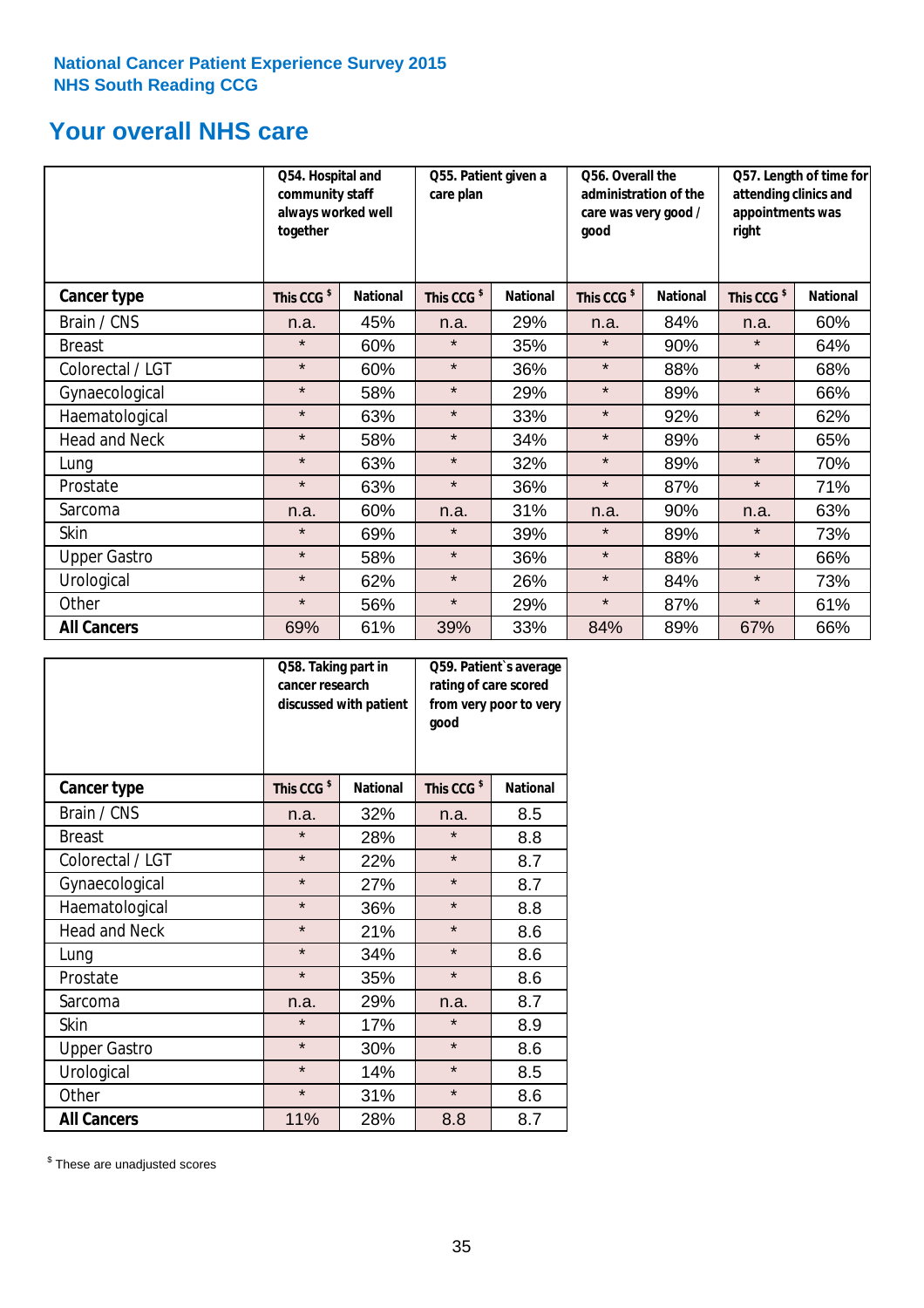### **Annex**

### **Methodology**

The sample for the survey included all adult (aged 16 and over) NHS patients, with a confirmed primary diagnosis of cancer, discharged from an NHS Trust after an inpatient episode or day case attendance for cancer related treatment in the months of April, May and June 2015.

The patients included in the sample had relevant cancer ICD10 codes (C00-99 excluding C44 and C84, and D05) in the first diagnosis field of their patient records, applied to their patient files by the relevant NHS Trust, and were alive at the point at which fieldwork commenced. Deceased checks were undertaken on up to three occasions during fieldwork, to ensure that questionnaires were not sent to patients who had died since their treatment.

Trust samples were checked rigorously for duplicates and patient lists were also de-duplicated nationally to ensure that patients did not receive multiple copies of questionnaires.

The fieldwork for the survey was undertaken between October 2015 and March 2016.

For the first time, the survey used a mixed mode methodology. Questionnaires were sent by post with two reminders where necesssary, but also included an option to complete online. A Freephone helpline was available for respondents to ask questions about the survey, to enable them to complete their questionnaires over the phone, and to provide access to a translation and interpreting facility for those whose first language was not English.

The Health Research Authority supported the survey by granting Section 251 approval.

#### **Further information**

Further information on survey methodology, as well as all of the national and local reports and data, is available at www.ncpes.co.uk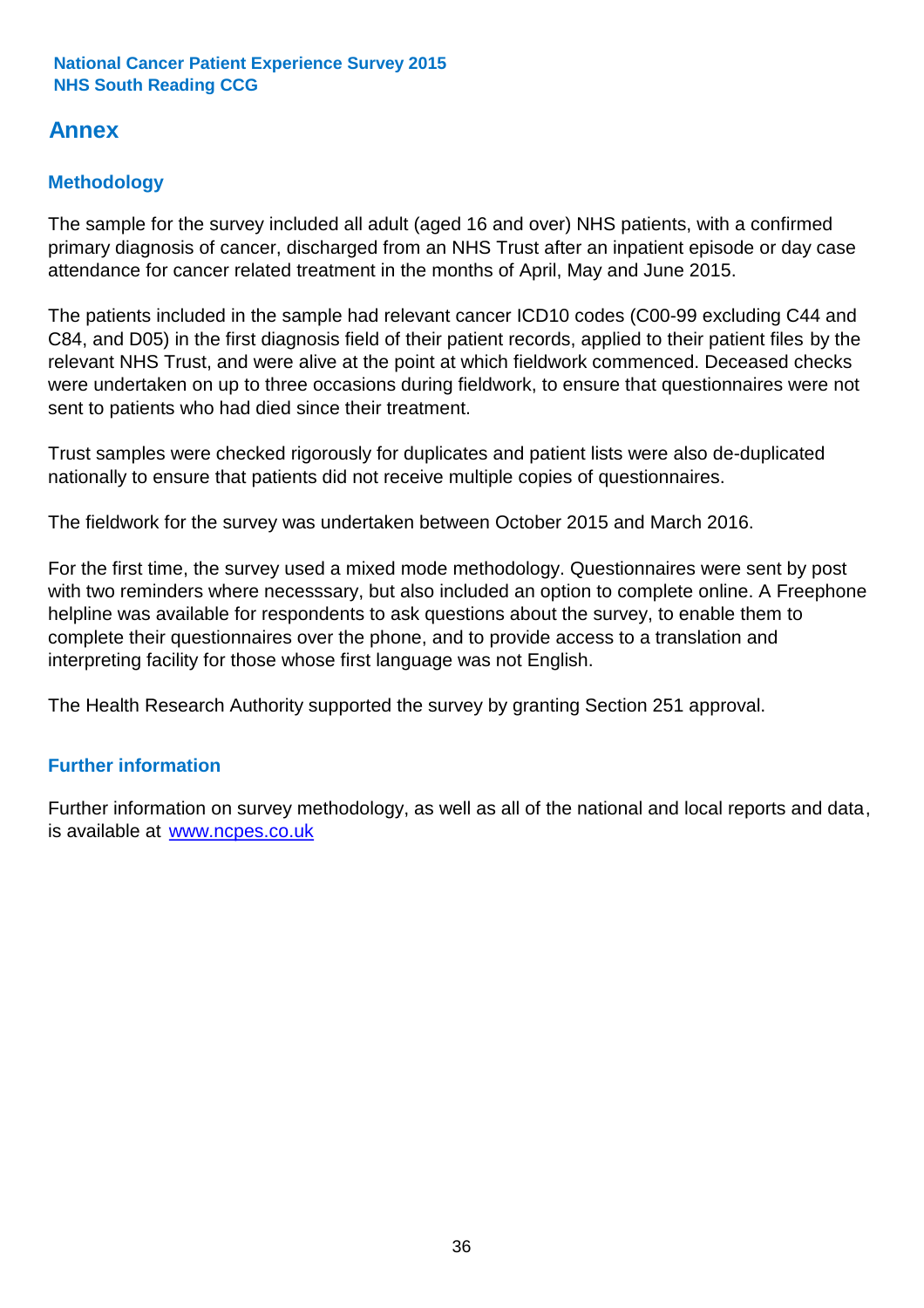#### **Redevelopment of the 2015 survey**

A number of significant changes have been made to the National Cancer Patient Experience Survey in 2015:

- the length of the questionnaire has been reduced
- response options have been reviewed and changed to make them consistent throughout the survey
- some of the questions and / or answer options have been changed so that they are now in line with questions in other patient surveys (e.g. the Care Quality Commission national patient surveys), to improve comparability between them
- the topic areas within the questionnaire have been redesigned to capture the whole patient journey.

There are 50 questions in the questionnaire that relate directly to patient experience. Of these, 14 remain unchanged from previous years; and a further 21 have been slightly amended. We draw caution in directly comparing data from the 2015 survey to the findings of the previous CPES surveys, even for identical questions. Changes in the structure of the survey instrument (questionnaire) and also the administration of the survey (calendar period and length of time from sampling to field work start and completion) may influence nationwide averages, although these features will not greatly impact on relative comparisons (e.g. between patient groups or hospitals).

The other 15 questions are either new or substantially changed from previous years.

It is expected that there will be few, if any changes, to the questionnaire going forward so we will be able to compare the results year on year. Where changes are necessary they are expected to be for methodological reasons or to improve question reliability.

Another significant change in 2015 is that an online version of the questionnaire has been developed. The online version was developed to make the questionnaire more accessible for respondents. This may have an impact on the demographic characteristics of the respondents. This may be an improvement if previously underrepresented groups have responded. However, changes to the demographics of respondents may have implications on the overall results - and again, leads us to draw caution in directly comparing results with previous years.

#### **Official Statistics**

The 2015 survey data has been published for the first time as Official Statistics. The 2015 survey data has been produced and published in line with the Code of Practice for Official Statistics.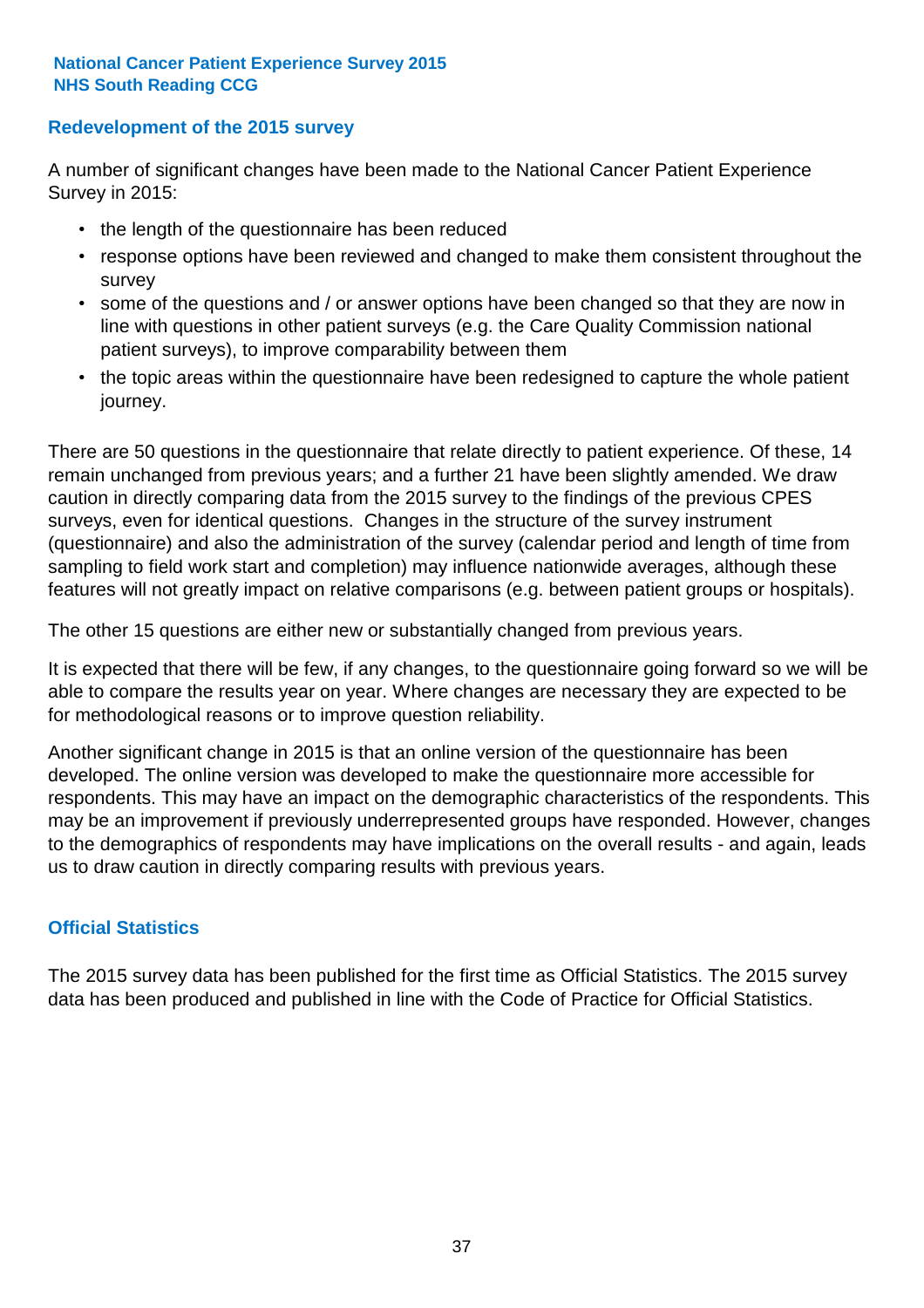#### **Scoring methodologies**

49 of the 50 questions relating directly to patient experience have been summarised as the score of the percentage of patients who reported a positive experience. For example:

- question 6 asks: "Overall, how did you feel about the length of time you had to wait for your test to be done?". Responses have been recorded as positive only for those patients who selected the first option ("It was about right")
- question 11 asks: "When you were told you had cancer, were you given written information about the type of cancer you had?". Responses have been recorded as positive only for those patients who selected the first option ("Yes, and it was easy to understand").

Where options do not provide any information on positive/negative patient experience (e.g. "Don't know / can't remember"), they are excluded from the score.

The other question (question 59) asks respondents to rate their overall care on a scale of 0 to 10. Scores have been given as an average on this scale.

A copy of the 2015 questionnaire, marked up with all of these scoring conventions, is available at www.ncpes.co.uk

Further details on the scoring methodology can be found in the technical document for the survey, available at <u>www.ncpes.co.uk</u>

#### **Case-mix adjustment**

For the first time in 2015, case-mix adjusted findings are being presented alongside unadjusted results for CCGs. Case-mix adjustment allows us to account for the impact that differing patient populations might have on results. By using the case-mix adjusted estimates we can obtain a greater understanding of how a CCG is performing given their patient population.

The factors taken into account in this case-mix adjustment are gender, age, ethnic group, deprivation, and tumour group.

For further details on case-mix adjustment, please refer to the technical document for the survey, available at www.ncpes.co.uk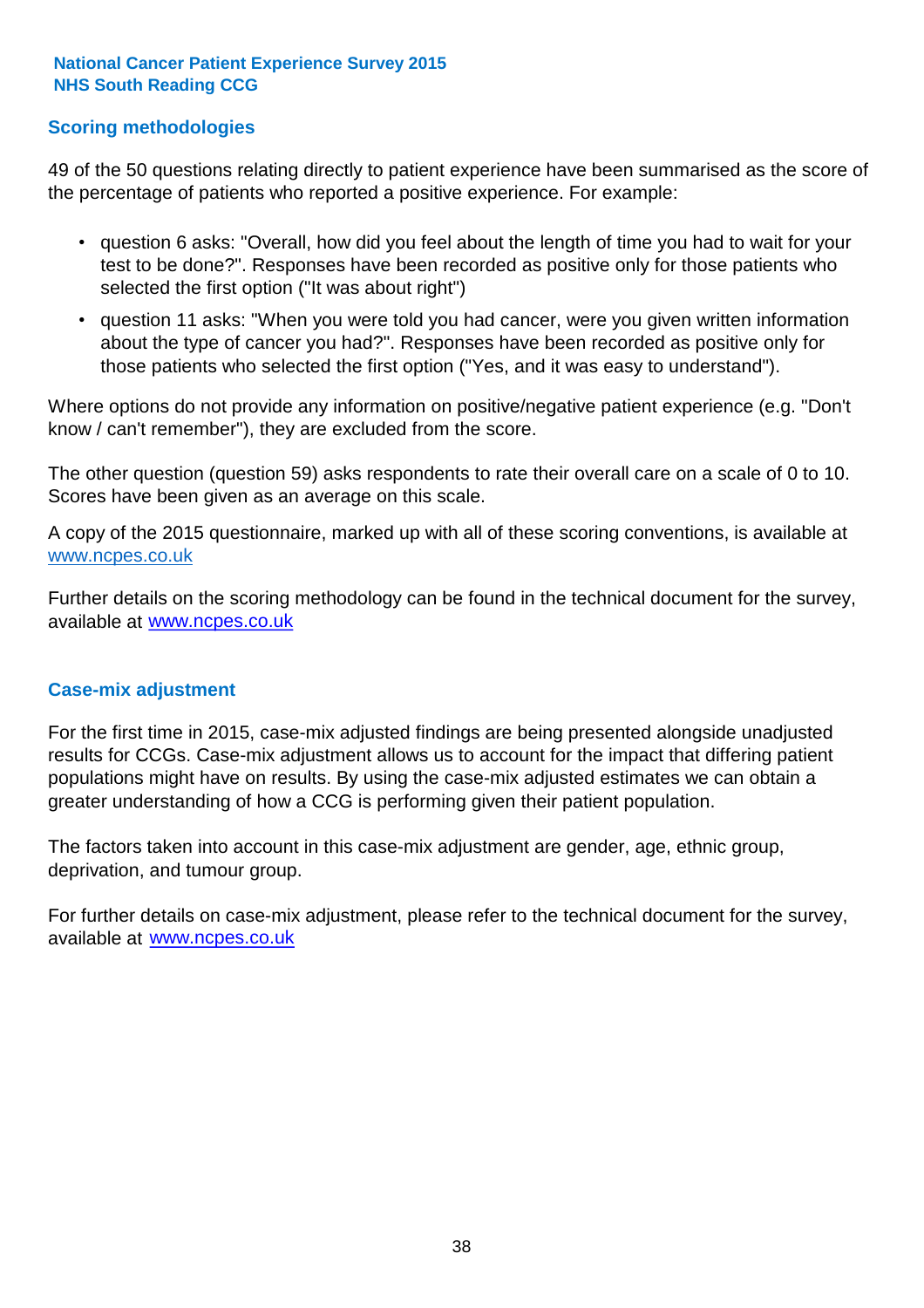#### **Response Rates**

|                 | <b>Sample</b><br><b>Size</b> | <b>Excluded</b> | Adjusted<br><b>Sample</b> | <b>Not</b><br><b>Returned Refused</b> | <b>Blank</b> | <b>Completed</b> | Response<br>Rate |
|-----------------|------------------------------|-----------------|---------------------------|---------------------------------------|--------------|------------------|------------------|
| <b>National</b> | 116,991                      | 8.719           | 108,272                   | 33,168                                | 3.918        | 71,186           | 66%              |
| <b>10W</b>      | 91                           |                 | 89l                       | 29                                    |              | 58               | 65%              |

#### **Respondents by tumour group**

The tables below show the numbers of patients from each tumour group and the age and gender distribution of these patients.

| <b>Tumour Group</b>  | Number of<br>respondents* |
|----------------------|---------------------------|
| Brain / CNS          | O                         |
| <b>Breast</b>        | 14                        |
| Gynaecological       | 10                        |
| Colorectal / LGT     | 10                        |
| Lung                 | 5                         |
| <b>Skin</b>          | 2                         |
| Haematological       | $\overline{2}$            |
| <b>Upper Gastro</b>  | 3                         |
| Other                | $\overline{4}$            |
| Urological           | $\overline{2}$            |
| Prostate             | 5                         |
| Sarcoma              | 0                         |
| <b>Head and Neck</b> |                           |

*\* These figures may not match the numerator for all questions in the 'Comparisons by tumour group' section of this report, because not all questions were answered by all respondents.*

#### **Respondents by age and gender**

The questionnaire asked respondents to give their year of birth. This information has been amalgamated into 8 age bands. The age and gender distribution for the CCG was as follows:

|             | 16-24 | 25-34 | 35-44 | 45-54 | 55-64 | 65-74 | 75-84 | $85+$ | <b>Total</b> |
|-------------|-------|-------|-------|-------|-------|-------|-------|-------|--------------|
| <b>Male</b> |       |       |       |       |       | 10    |       |       | 29           |
| Female      |       |       |       |       |       |       |       |       | 29           |
| Total       |       |       |       |       | 12    |       | 19    |       | 58           |